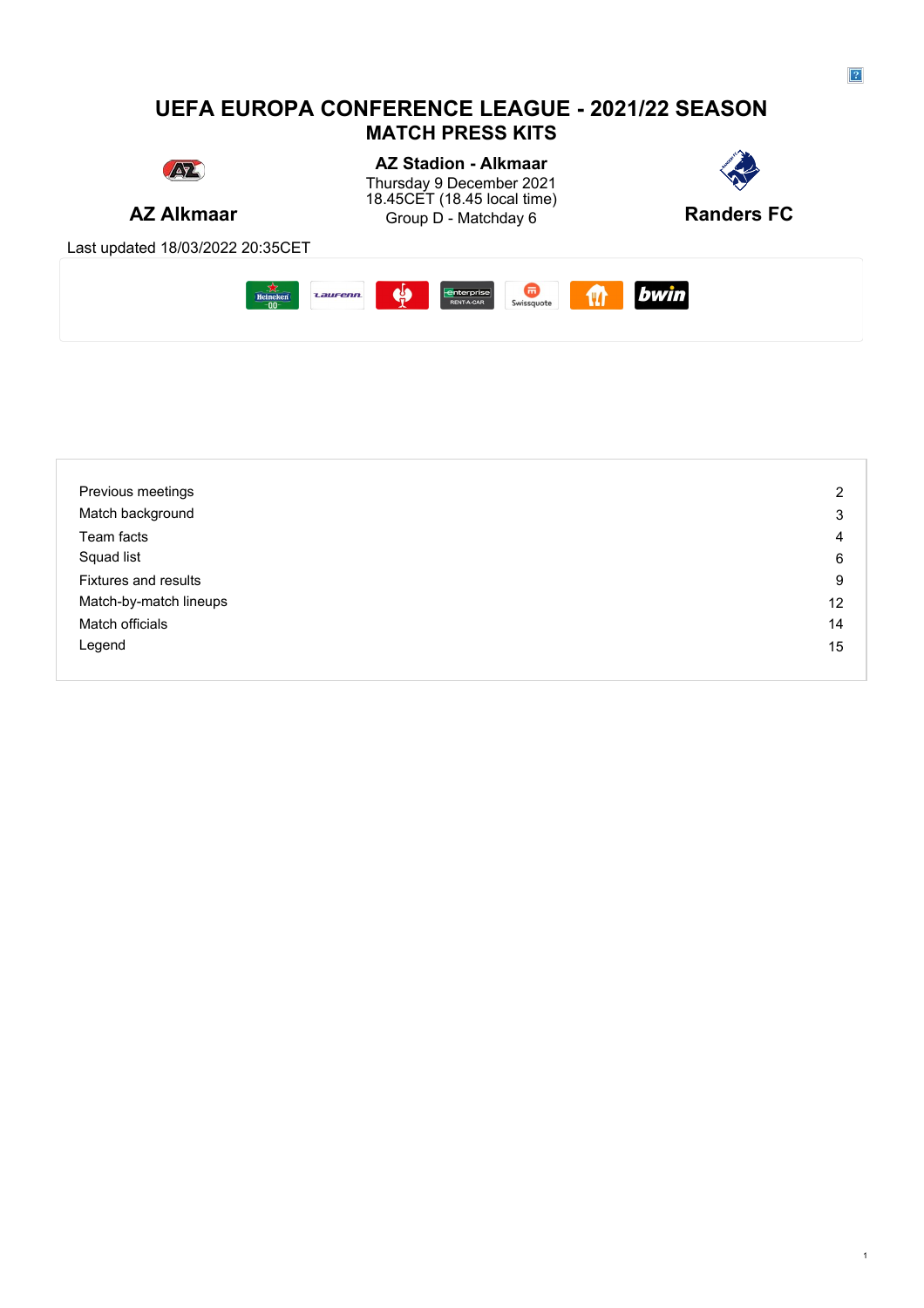# **Previous meetings**

### **Head to Head**

#### **UEFA Europa Conference League**

| <b>Date</b> | <b>Stage</b> | Match                                         | <b>Result</b> | <b>Venue</b> | <b>Goalscorers</b>                                    |
|-------------|--------------|-----------------------------------------------|---------------|--------------|-------------------------------------------------------|
|             |              | 16/09/2021 r_grp uecl Randers FC - AZ Alkmaar | $2 - 2$       | Randers      | Piesinger 27, Graves<br>68; Clasie 24, Pavlidis<br>34 |

|                                                                                                                                                                                                                                   |                                                                                                                                                                                                                                                                                                         | Home |  | Away |  | Final |  |  | <b>Total</b> |  |  |
|-----------------------------------------------------------------------------------------------------------------------------------------------------------------------------------------------------------------------------------|---------------------------------------------------------------------------------------------------------------------------------------------------------------------------------------------------------------------------------------------------------------------------------------------------------|------|--|------|--|-------|--|--|--------------|--|--|
|                                                                                                                                                                                                                                   |                                                                                                                                                                                                                                                                                                         |      |  |      |  |       |  |  |              |  |  |
|                                                                                                                                                                                                                                   | Pid W D L Pid W D L Pid W D L Pid W D L GF GA                                                                                                                                                                                                                                                           |      |  |      |  |       |  |  |              |  |  |
| <b>AZ Alkmaar</b>                                                                                                                                                                                                                 |                                                                                                                                                                                                                                                                                                         |      |  |      |  |       |  |  |              |  |  |
| Randers FC                                                                                                                                                                                                                        | $1   0   1   0   0   0   0   0   0   0   0   0   0   1   0   1   0   2   2   1   0   1   0   1   0   1   0   1   0   1   0   1   0   1   0   1   0   1   0   1   0   1   0   1   0   1   0   1   0   1   0   1   0   1   0   1   0   1   0   1   0   1   0   1   0   1   0   1   0   1   0   1   0   1$ |      |  |      |  |       |  |  |              |  |  |
| $\mathbf{A}$ and the set of the set of the set of the set of the set of the set of the set of the set of the set of the set of the set of the set of the set of the set of the set of the set of the set of the set of the set of |                                                                                                                                                                                                                                                                                                         |      |  |      |  |       |  |  |              |  |  |

### **AZ Alkmaar - Record versus clubs from opponents' country**

AZ Alkmaar have not played against a club from their opponents' country

### **Randers FC - Record versus clubs from opponents' country**

Randers FC have not played against a club from their opponents' country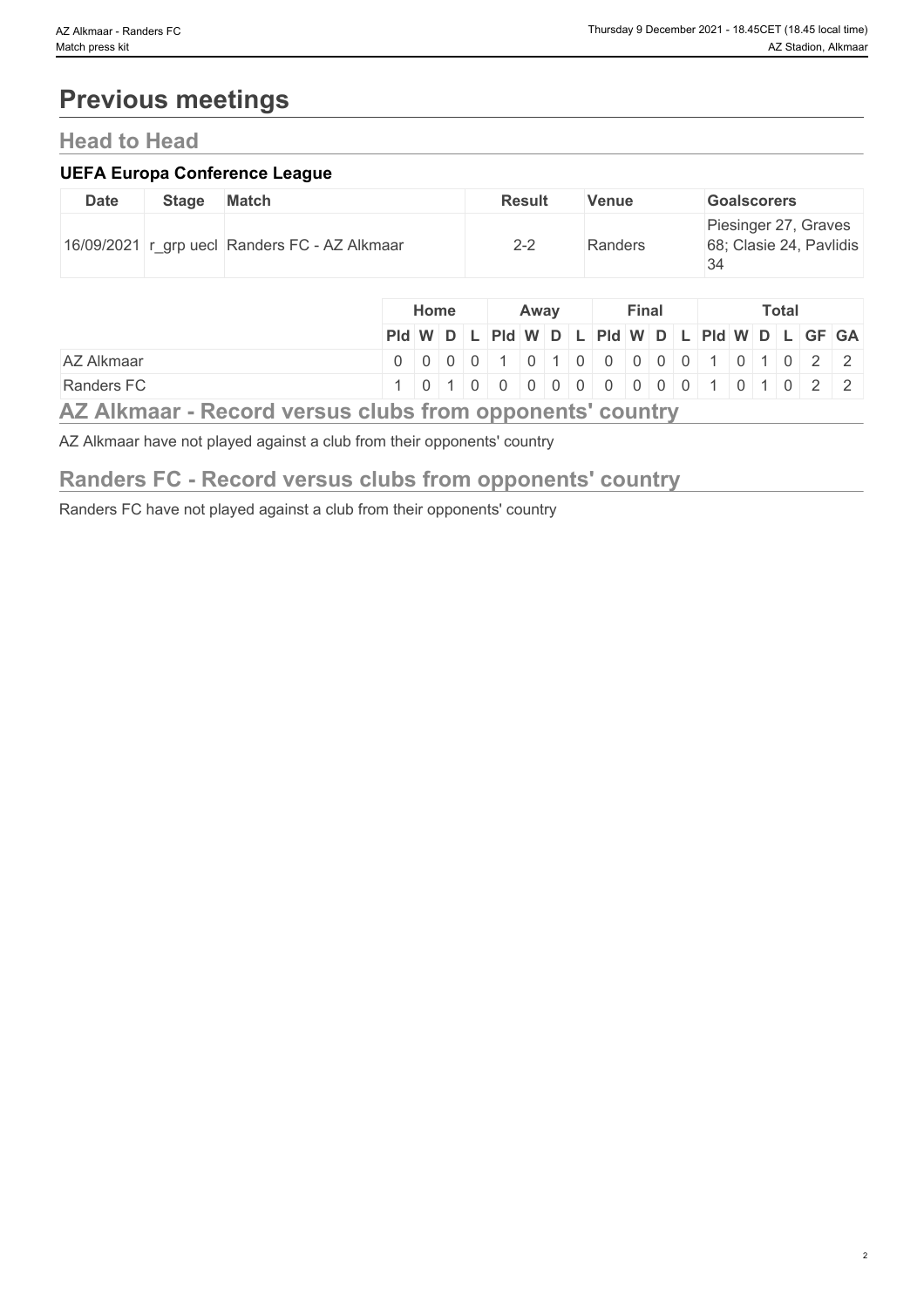# **Match background**

Already guaranteed a place in the UEFA Europa Conference League round of 16 as Group D winners, AZ Alkmaar entertain a Randers side who, like their hosts, are unbeaten in the section and well placed to join them in the knockout phase.

• The Dutch side clinched top spot on Matchday 5 when they supplemented a three-match winning sequence with a 1- 1 draw at Jablonec, Norwegian midfielder Håkan Evjen grabbing the all-important equaliser with a maiden European goal on his first Group D start. Randers, meanwhile, ended a run of four successive draws with their first win, 2-1 at home to CFR Cluj, to leapfrog Jablonec into second place with seven points to the Czech club's six. X-Alkmar - Render FC Translate on the UEFA Europa Conference League round of 16 as Group D winners, AZ Alkmaar<br>Alther and Substitute A alternation of the UEFA Europa Conference League round of 16 as Group D winners, AZ Alk • Whene its viactic colorer is the UEFA Europe Cup for the first time in 15 years – and second in all – last season particles in the UEFA Europe Cup for the first time in 15 years – and second in the UEFA Europe in 15 year Sweet Askes 25 in the final participation of the final state of the final state are are are participated and the final state are are participated and the final state are participated and the final state are particles are p • March **background club and the UEFA Europe Conference League round of 15 as Group D wmners. AZ Akmaar<br>
Miveas of universal at the UEFA Europe Conference League round of 15 as Group D wmners. AZ Akmaar<br>
enters the Substit Match background Match background Match in the UEFA** Europa Conference League round of 18 as Group D winners. AZ Alkmaan<br>Whence y used in the UEFA Europa Conference League round of 18 as Group D winners AZ Alkmaan<br>pha

• While AZ have top spot safely under lock and key, Randers will finish second if they win in Alkmaar, if they draw and Jablonec fail to beat bottom-placed CFR away in the group's other Matchday 6 fixture, or if the Czech side lose.

#### **Previous meetings**

• Randers and AZ drew 2-2 in Denmark on Matchday 1, the home side twice coming from behind to claim a point after Jordy Clasie – with his first goal in 38 European games – and Vangelis Pavlidis had put the visitors ahead. Simon European debut.

• That was Randers' maiden UEFA encounter with Dutch opponents and AZ's first against a team from Denmark.

#### **Form guide**

#### **AZ**

• AZ finished third in the Dutch Eredivisie last season, one point behind runners-up PSV Eindhoven and 17 adrift of champions Ajax. They also featured in the UEFA Europa League group stage for the seventh time, registering eight points but failing to progress from a tightly-contested section including Napoli, Real Sociedad and Rijeka.

• The Alkmaar side, led since December 2020 by rookie head coach Pascal Jansen, are one of three Dutch clubs competing in the inaugural UEFA Europa Conference League group stage – a consequence of their UEFA Europa League play-off defeat by Celtic (0-2 a, 2-1 h).

• The 1980/81 UEFA Cup runners-up are unbeaten in 15 European home matches (W8 D7). The last visiting team to defeat them were Lyon, who won 4-1 in Alkmaar in the 2016/17 UEFA Europa League round of 32 first leg en route to an 11-2 aggregate victory. AZ have won both Group D home games without conceding – 1-0 versus Jablonec and 2-0 against CFR.

#### **Randers**

making their debut in a European group stage.

Conference League group stage.

• Randers have won just one of their last seven European away games (D3 L3) – against Sant Julià of Andorra in the 2015/16 UEFA Europa League first qualifying round first leg (1-0). Their two Group D fixtures outside Denmark have both been drawn – 1-1 at CFR and 2-2 against Jablonec.

#### **Links and trivia**

• AZ have a Danish goalkeeper in Peter Vindahl-Jensen, who joined from Nordsjælland in August and has started all five UEFA Europa Conference League matches. He faced Randers four times in the Danish Super Liga, winning three games, drawing the other and keeping one clean sheet. Current Randers players Tosin Kehinde, Marvin Egho and Vito Hammershøy-Mastrati (twice) all scored past him in domestic competition.

• Randers are one of eight clubs making their debut appearance in a UEFA group stage this season; the others – one in each group – are Alashkert (Group A), Flora Tallinn (B), Bodø/Glimt (C), Union Berlin (E), Lincoln Red Imps (F), Mura (G) and Kairat (H).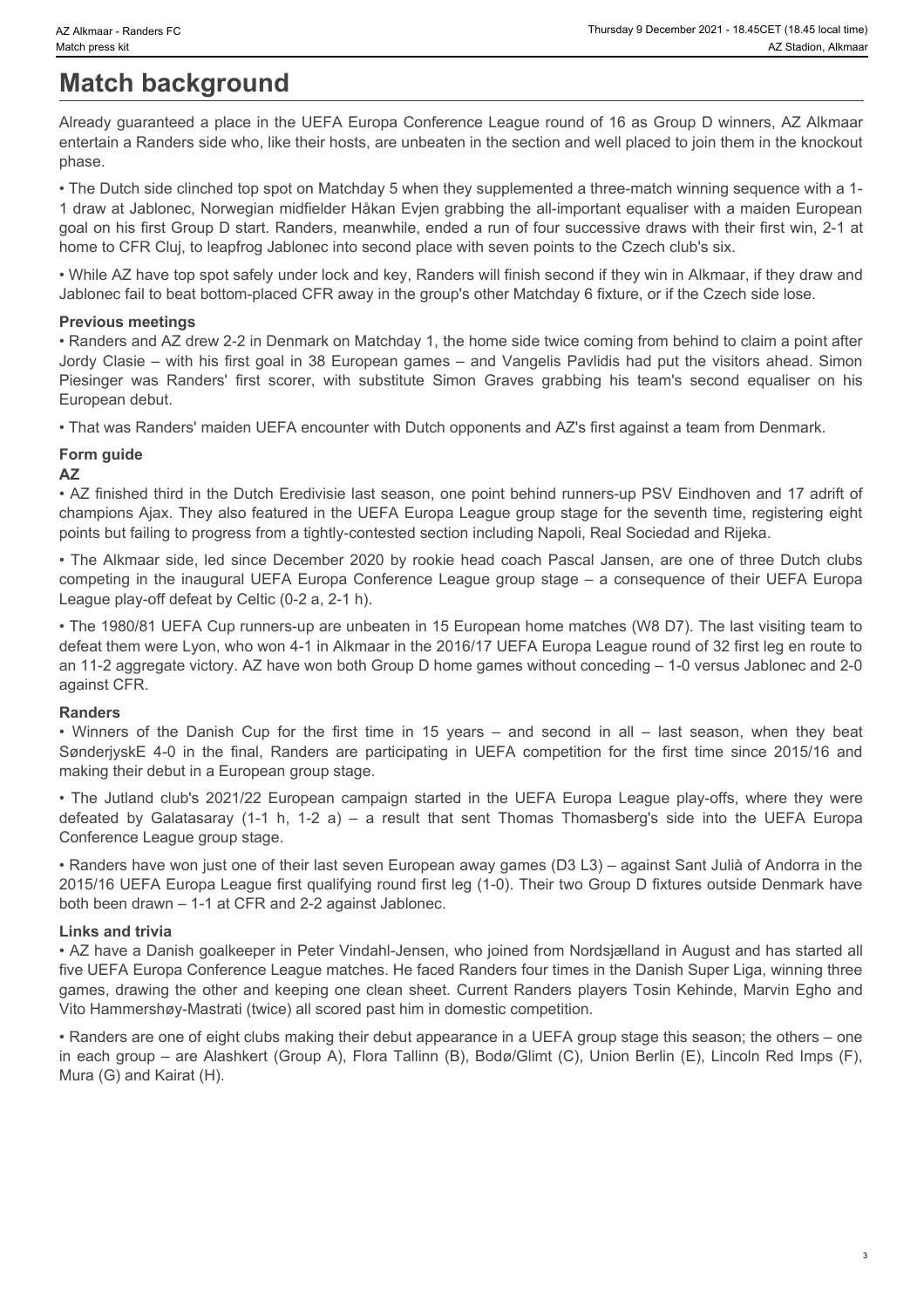# **Team facts**

**AZ Alkmaar Formed:** 1967 **Nickname:** Kaaskoppen (Cheeseheads)

#### **UEFA club competition honours (runners-up in brackets)**

• UEFA Cup: (1981)

#### **Domestic honours (most recent triumph in brackets)**

League title: 2 (2009) Dutch Cup: 4 (2013)

#### **Ten-year European record**

round)

**2020 Microsoft Control Control Control Control Control Control Control Control Control Control Control Control Control Control Control Control Control Control Control Control Control Control Control Control Control Contro 2019/20:** UEFA Europa League round of 32 **2018/19:** UEFA Europa League second qualifying round **2017/18:** did not take part in UEFA competition **2016/17:** UEFA Europa League round of 32 **2015/16:** UEFA Europa League group stage **2014/15:** did not take part in UEFA competition **2013/14:** UEFA Europa League quarter-finals **2012/13:** UEFA Europa League play-offs **2011/12:** UEFA Europa League quarter-finals

#### **Records**

#### **UEFA club competition**

• Biggest home win **11-1:** AZ v Differdange 14/09/77, UEFA Cup first round first leg

• Biggest away win **0-5** twice, most recently v Astana 07/11/19, UEFA Europa League group stage

• Heaviest home defeat **0-5:** AZ v Anji 30/08/12, UEFA Europa League play-off second leg

• Heaviest away defeat **7-1:** Lyon v AZ 24/02/17, UEFA Europa League round of 32 second leg

#### **UEFA Europa Conference League**

• Biggest home win **2-0:** AZ v CFR Cluj 04/11/21, group stage

• Biggest away win **0-1:** CFR Cluj v AZ 21/10/21, group stage

• Heaviest home defeat N/A

• Heaviest away defeat N/A

**Randers FC Formed:** 2003 **Nickname:** Hestene (The Horses)

**UEFA club competition honours (runners-up in brackets)**

• None **blue** and **blue** and **blue** and **blue** and **blue** and **blue** and **blue** and **blue** and **blue** and **blue** and **blue** and **blue** and **blue** and **blue** and **blue** and **blue** and **blue** and **blue** and **blue** and **blue** 

**Domestic honours (most recent triumph in brackets)** Danish Cup: 2 (2021)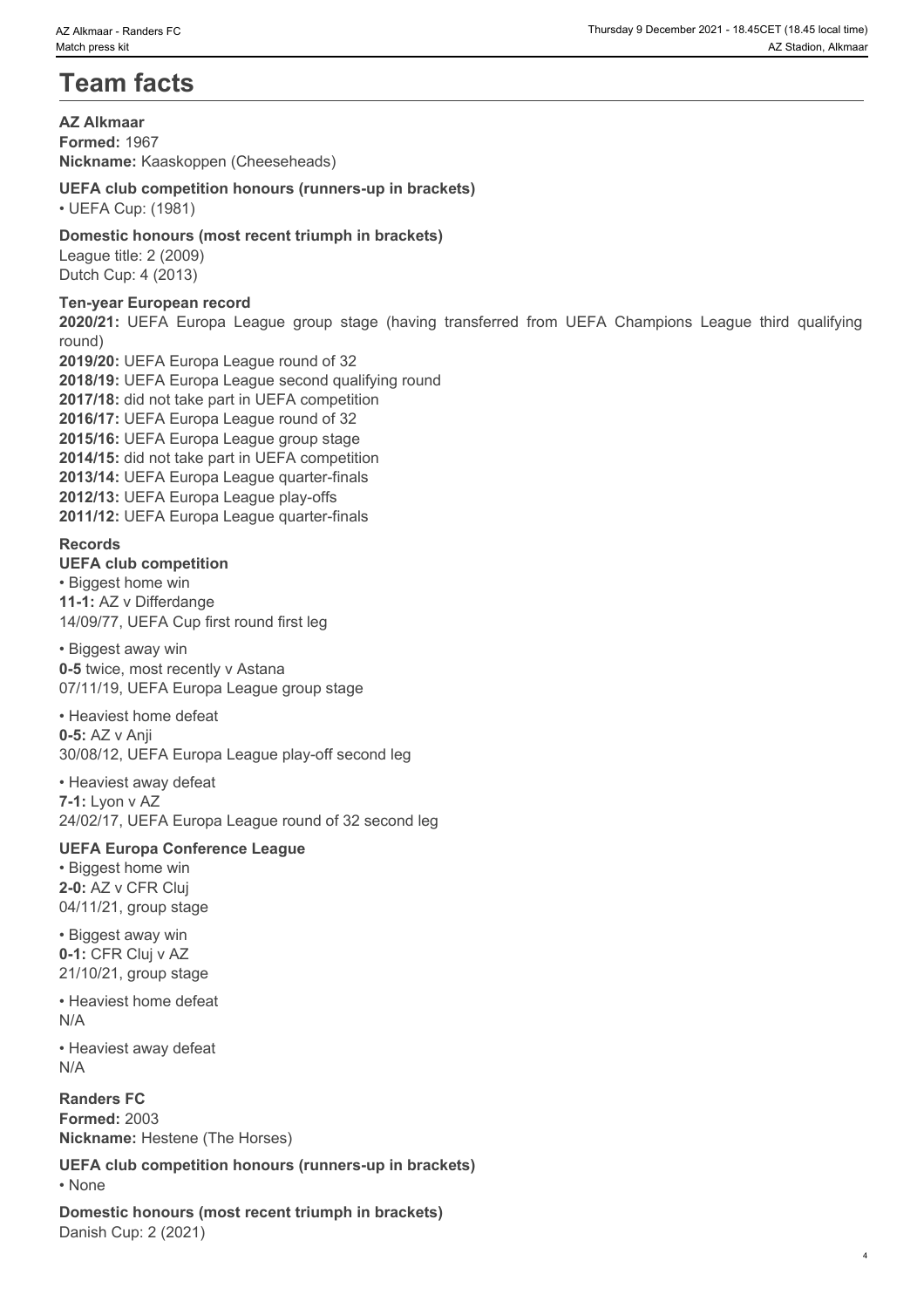#### **Ten-year European record**

**2020/21:** did not take part in UEFA competition **2019/20:** did not take part in UEFA competition **2018/19:** did not take part in UEFA competition **2017/18:** did not take part in UEFA competition **2016/17:** did not take part in UEFA competition **2015/16:** UEFA Europa League second qualifying round **2014/15:** did not take part in UEFA competition **2013/14:** UEFA Europa League third qualifying round **2012/13:** did not take part in UEFA competition **2011/12:** did not take part in UEFA competition

#### **Records**

**UEFA club competition** • Biggest home win **6-1:** Randers v Dudelange 01/07/10, UEFA Europa League first qualifying round first leg

• Biggest away win **0-3** twice, most recently v Gorica 15/07/10, UEFA Europa League second qualifying round first leg

• Heaviest home defeat **0-4:** Randers v Hamburg 30/07/09, UEFA Europa League first qualifying round first leg

• Heaviest away defeat **2-0:** Rubin Kazan v Randers 08/08/13, UEFA Europa League third qualifying round second leg

#### **UEFA Europa Conference League**

• Biggest home win **2-1:** Randers v CFR Cluj 25/11/21, group stage

• Biggest away win N/A

• Heaviest home defeat N/A

• Heaviest away defeat N/A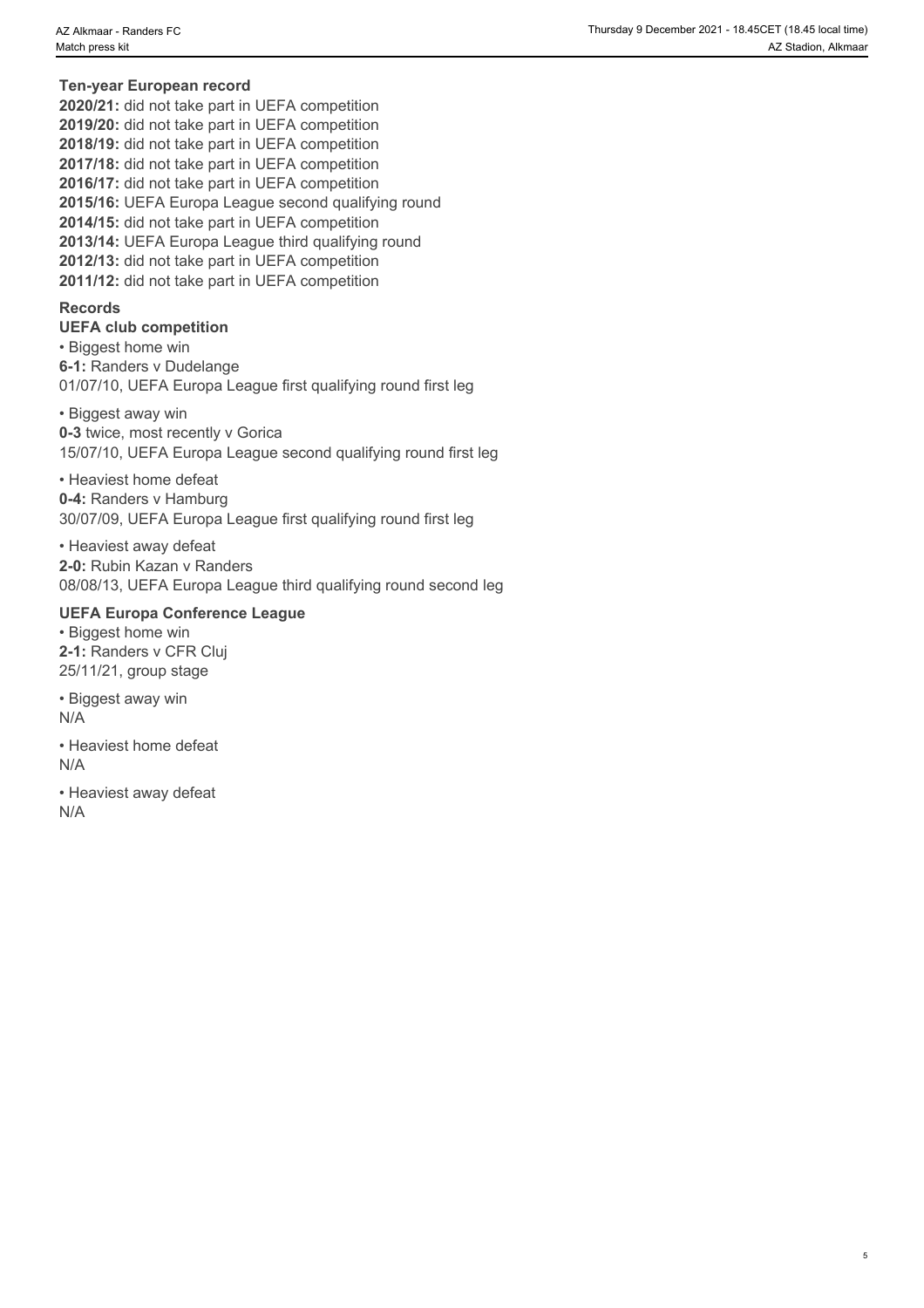# **Squad list**

### **AZ Alkmaar**

|                         |      |                           |       |                          |                          | <b>Current season</b>           |                      |                                                                                                                            |                          |                          | <b>All-time</b>          |                                                                                                                           |
|-------------------------|------|---------------------------|-------|--------------------------|--------------------------|---------------------------------|----------------------|----------------------------------------------------------------------------------------------------------------------------|--------------------------|--------------------------|--------------------------|---------------------------------------------------------------------------------------------------------------------------|
|                         |      |                           |       |                          |                          | UECL League UECL UEFA           |                      |                                                                                                                            |                          |                          |                          |                                                                                                                           |
| No. Player              | Nat. | <b>DoB</b>                | Age D |                          |                          | Pid Gis Pid Gis Pid Gis Pid Gis |                      |                                                                                                                            |                          |                          |                          |                                                                                                                           |
| <b>Goalkeepers</b>      |      |                           |       |                          |                          |                                 |                      |                                                                                                                            |                          |                          |                          |                                                                                                                           |
| 1 Peter Vindahl-Jensen  |      | DEN 16/02/1998 23         |       | $\overline{\phantom{a}}$ | 5 <sup>1</sup>           | $\sim$                          | $13 -$               |                                                                                                                            | $\overline{5}$           |                          | 5                        | $\sim$                                                                                                                    |
| 12 Hobie Verhulst       |      | NED 02/04/1993 28         |       |                          | $\overline{\phantom{a}}$ | $\overline{\phantom{a}}$        | $\overline{2}$       | $\sim$                                                                                                                     | $\sim$                   | $\sim$                   | $\mathbf{2}$             | $\sim$                                                                                                                    |
| 16 Beau Reus            |      | NED 30/10/2001 20         |       | $\sim$                   | $\overline{\phantom{a}}$ |                                 |                      |                                                                                                                            |                          |                          |                          |                                                                                                                           |
| 30 Mees Bakker          |      | NED 11/03/2001 20         |       | $\sim$                   | $\sim$                   | $\sim$                          | $\sim$               | $\sim$                                                                                                                     | $\sim$                   | $\sim$                   | $-$                      |                                                                                                                           |
| 54 Sem Westerveld       |      | NED 18/07/2002 19         |       |                          | $\sim$                   | $\sim$                          | $\sim$               | $\sim$                                                                                                                     | $\sim$                   | $\sim$                   |                          | $\sim$ 100 $\sim$                                                                                                         |
| 60 Daniel Deen          |      | NED 13/02/2003 18         |       | $\sim$                   | $\sim$                   | $\sim$                          | $\sim$               |                                                                                                                            | $\overline{\phantom{a}}$ |                          | $ -$                     |                                                                                                                           |
| <b>Defenders</b>        |      |                           |       |                          |                          |                                 |                      |                                                                                                                            |                          |                          |                          |                                                                                                                           |
| 2 Yukinari Sugawara     |      | JPN 28/06/2000 21         |       |                          | 5                        |                                 | 15                   | $\sim$                                                                                                                     | 5                        | $\sim$                   | 23                       | $\overline{1}$                                                                                                            |
| 3 Pantelis Hatzidiakos  |      | GRE 18/01/1997 24         |       |                          | 5                        |                                 | 12                   | $\sim$                                                                                                                     | $\overline{5}$           | $\sim$                   | 23                       | $\overline{1}$                                                                                                            |
| 4 Bruno Martins Indi    |      | NED 08/02/1992 29         |       | $\overline{\phantom{a}}$ | 5                        |                                 | 15                   | $\sim$                                                                                                                     | 5                        | $\sim$                   | $38$ 1                   |                                                                                                                           |
| 5 Owen Wijndal          |      | NED 28/11/1999 22         |       | $\sim$                   | 5                        | $- 13 1$                        |                      |                                                                                                                            | $\overline{5}$           | $\sim$                   | $27 \quad 1$             |                                                                                                                           |
| 13 Vasilis Pavlidis     |      | GRE 04/09/2002            | 19    |                          |                          |                                 |                      |                                                                                                                            |                          |                          |                          |                                                                                                                           |
| 15 Aslak Fonn Witry     |      | NOR 10/03/1996 25         |       | $\sim$                   | $\overline{4}$           | $\sim$                          | 11                   | $\overline{1}$                                                                                                             | $\overline{4}$           |                          | 8                        |                                                                                                                           |
| 22 Timo Letschert       |      | NED 25/05/1993 28         |       | $\overline{\phantom{a}}$ | $\sim$                   |                                 | 4                    | $\sim$ $-$                                                                                                                 | $\mathbf{1}$             | $\sim$                   |                          | $7 -$                                                                                                                     |
| 26 Viktor Christiansson |      | SWE 26/09/2001            | 20    |                          | $\overline{\phantom{a}}$ |                                 |                      |                                                                                                                            |                          |                          | $ -$                     |                                                                                                                           |
| 31 Sam Beukema          |      | NED 17/11/1998 23         |       | $\sim$                   | $\overline{2}$           | $\overline{\phantom{a}}$        | 6                    | $\sim$                                                                                                                     | $\overline{2}$           | $\sim$                   | 3                        |                                                                                                                           |
| 35 Joey Jacobs          |      | NED 10/04/2000 21         |       | $\sim$                   | $\sim$                   | $\sim$                          | $\sim$               | $\sim$                                                                                                                     | $\overline{\phantom{a}}$ | $\sim$                   | $ -$                     |                                                                                                                           |
| 38 Tijs Velthuis        |      | NED 12/01/2002 19         |       |                          | $\sim$                   | $\sim$                          | $\sim$               | $\sim$                                                                                                                     | $\sim$                   | $\sim$                   |                          | $1 -$                                                                                                                     |
| 40 Maxim Dekker         |      | NED 21/04/2004            | 17    | $\overline{\phantom{a}}$ | $\overline{\phantom{a}}$ |                                 |                      |                                                                                                                            |                          |                          |                          |                                                                                                                           |
| 43 Richard Sedláček     |      | CZE 21/06/1999 22         |       | $\sim$                   | $\sim$                   | $\overline{\phantom{a}}$        | $\blacksquare$       | $\overline{\phantom{a}}$                                                                                                   | $\overline{\phantom{a}}$ | $\overline{\phantom{a}}$ | $\overline{\phantom{a}}$ |                                                                                                                           |
| 45 Quinten Dekkers      |      | NED 04/01/2001 20         |       |                          | $\overline{\phantom{a}}$ | $\sim$                          | $\sim$               | $\sim$                                                                                                                     | $\overline{\phantom{a}}$ | $\sim$                   |                          | $\mathcal{L} = \{ \mathcal{L} \mid \mathcal{L} = \mathcal{L} \}$                                                          |
| 47 Misha Engel          |      | NED 01/10/2002            | 19    |                          | $\overline{\phantom{a}}$ | $\overline{\phantom{a}}$        | $\sim$               |                                                                                                                            | $\overline{\phantom{a}}$ | $\overline{\phantom{a}}$ |                          | $\frac{1}{2} \left( \frac{1}{2} \right) \left( \frac{1}{2} \right) \left( \frac{1}{2} \right) \left( \frac{1}{2} \right)$ |
| 49 Fons Gemmel          |      | NED 21/03/2001 20         |       | $\sim$                   | $\sim$                   |                                 |                      |                                                                                                                            |                          |                          | $\sim$                   | $\overline{\phantom{a}}$                                                                                                  |
| 51 Jorn Berkhout        |      | NED 18/03/2002 19         |       | $\overline{\phantom{a}}$ | $\sim$                   | $\sim$                          | $\sim$               | $\sim$                                                                                                                     | $\sim$                   | $\overline{\phantom{a}}$ |                          | $\sim$ 100 $\sim$                                                                                                         |
| 53 Robin Lathouwers     |      | NED 09/03/2000 21         |       | $\sim$                   | $\sim$                   | $-1$                            | $\sim$               | $\sim$                                                                                                                     | $\sim$                   | $\sim$                   |                          |                                                                                                                           |
| 59 Sem Dirks            |      | NED 14/03/2001 20 -       |       |                          | $\sim$                   | $\sim$                          | $\blacksquare$       |                                                                                                                            |                          |                          |                          |                                                                                                                           |
| <b>Midfielders</b>      |      |                           |       |                          |                          |                                 |                      |                                                                                                                            |                          |                          |                          |                                                                                                                           |
| 6 Fredrik Midtsjø       |      | NOR 11/08/1993 28         |       | $\sim$                   | 5 <sup>5</sup>           |                                 | 15                   |                                                                                                                            |                          |                          |                          | 59 2                                                                                                                      |
| 7 Zakaria Aboukhlal     |      |                           |       |                          |                          |                                 |                      |                                                                                                                            | 5                        |                          |                          |                                                                                                                           |
|                         |      | MAR 18/02/2000 21         |       | $\sim$                   | $-3$                     |                                 | 14                   | $\mathbf{2}$                                                                                                               | 3                        | $\sim$                   | $\vert$ 11 $\vert$ 1     |                                                                                                                           |
| 10 Dani de Wit          |      | NED 28/01/1998 23         |       |                          | 5                        |                                 | 15                   | 6                                                                                                                          | 5                        | $\sim$                   | $28 \quad 1$             |                                                                                                                           |
| 11 Jesper Karlsson      |      | SWE 25/07/1998 23         |       |                          | $5\overline{)}$          | $1 \quad 15$                    |                      | $\overline{7}$                                                                                                             | 5                        | $\overline{1}$           |                          | $12 \mid 2$                                                                                                               |
| 14 Peer Koopmeiners     |      | NED 04/05/2000 21         |       | $\sim$                   | $\sim$                   |                                 | $\blacktriangleleft$ |                                                                                                                            |                          |                          |                          |                                                                                                                           |
| 18 Håkon Evjen          |      | NOR 14/02/2000 21         |       | $\sim$                   | $\overline{4}$           |                                 | $\overline{7}$       |                                                                                                                            | 4                        | 1                        | 9                        | $\overline{1}$                                                                                                            |
| 20 Jordy Clasie         |      | NED 27/06/1991 30         |       |                          | 5                        |                                 | 12                   |                                                                                                                            | 5                        |                          | $42 \mid 1$              |                                                                                                                           |
| 24 Tijjani Reijnders    |      | NED 29/07/1998 23         |       | $\sim$                   | $\overline{4}$           | $\sim$                          | 15                   | $\overline{\mathbf{2}}$                                                                                                    | 4                        | $\sim$                   |                          | $4 -$                                                                                                                     |
| 25 Thijs Oosting        |      | NED 02/05/2000 21         |       |                          | $\sim$                   |                                 | $\overline{2}$       | $\sim$                                                                                                                     | $\sim$                   | $\sim$                   |                          |                                                                                                                           |
| 28 Albert Gudmundsson   |      | ISL 15/06/1997 24         |       | $\sim$                   | 5                        | 2                               | 14                   | $\overline{2}$                                                                                                             | 5                        | $\overline{2}$           |                          | $19 \mid 7$                                                                                                               |
| 32 Fedde De Jong        |      | NED 13/06/2003 18         |       |                          | $\sim$                   |                                 | $\sim$               | $\sim$                                                                                                                     | $\sim$                   |                          |                          |                                                                                                                           |
| 34 Zico Buurmeester     |      | NED 07/06/2002 19 - - - 1 |       |                          |                          |                                 |                      | $\label{eq:2.1} \begin{array}{cccccccccc} \bullet & \bullet & \bullet & \bullet & \bullet & \bullet & \bullet \end{array}$ |                          |                          |                          | $\sim$ 100 $\sim$                                                                                                         |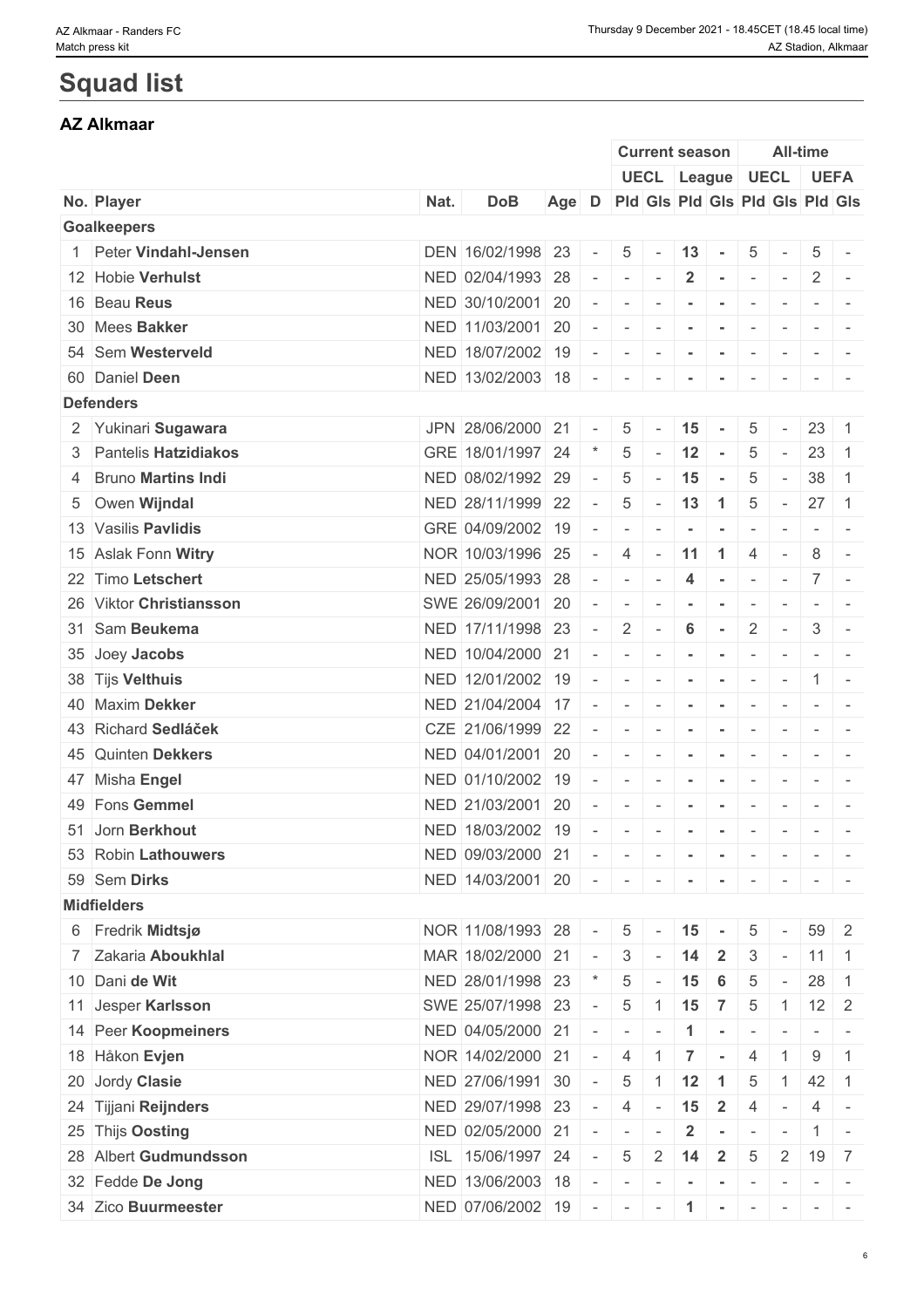### 39 Iman **Griffith** NED 02/12/2001 20 - - - **- -** - - - - 42 Bram **Franken** NED 14/02/2001 20 - - - **- -** - - - - 52 Nick **Twisk** NED 13/03/2003 18 - - - **- -** - - - - 57 Damienus **Reverson** NED 18/10/2003 18 - - - **- -** - - - - 65 Jeremy **Helmer** NED 03/07/1997 24 - - - **- -** - - - - **Forwards** 9 Vangelis **Pavlidis** GRE 21/11/1998 23 - 5 2 **15 6** 5 2 9 4 19 Jelle **Duin** NED 27/01/1999 22 - 2 - **1 -** 2 - 2 - 21 Ernest **Poku** NED 28/01/2004 17 - - - **3 -** - - 2 - 23 Mohamed Taabouni NED 29/03/2002 19 - - 1 - 1 - - - -44 Yusuf **Barası** NED 31/03/2003 18 - - - **2 -** - - 1 - 50 Soulyman **Allouch** NED 26/01/2002 19 - - - **- -** - - - - 55 Ricuenio **Kewal** NED 06/06/2002 19 - - - **- -** - - - - **Coach Coach Coach Coach Coach Coach Coach <b>Coach Coach Coach** - Pascal Jansen NED 27/01/1973 48 - 5 - **- -** 5 - 17 - **AZ Alkmaar Current season All-time UECL League UECL UEFA**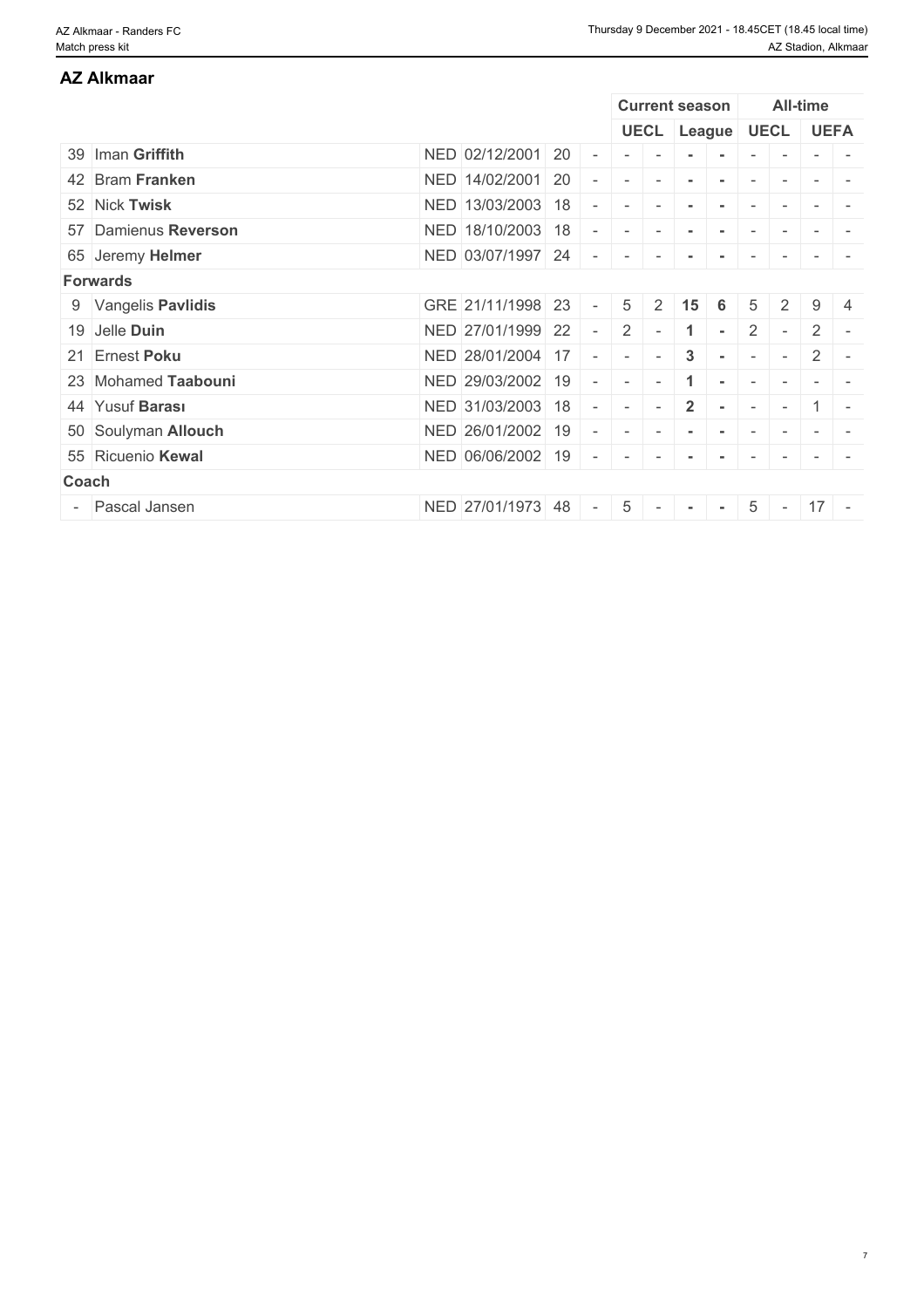| <b>Randers FC</b>           |      |                                                       |       |                                         |                                         |                          |                       |                      |                          |                          |                                                                                                             |                                                                                                              |
|-----------------------------|------|-------------------------------------------------------|-------|-----------------------------------------|-----------------------------------------|--------------------------|-----------------------|----------------------|--------------------------|--------------------------|-------------------------------------------------------------------------------------------------------------|--------------------------------------------------------------------------------------------------------------|
|                             |      |                                                       |       |                                         |                                         |                          | <b>Current season</b> |                      |                          |                          | All-time                                                                                                    |                                                                                                              |
|                             |      |                                                       |       |                                         |                                         |                          |                       |                      | UECL League UECL UEFA    |                          |                                                                                                             |                                                                                                              |
| No. Player                  | Nat. | <b>DoB</b>                                            | Age D |                                         | Pid Gis Pid Gis Pid Gis Pid Gis         |                          |                       |                      |                          |                          |                                                                                                             |                                                                                                              |
| <b>Goalkeepers</b>          |      |                                                       |       |                                         |                                         |                          |                       |                      |                          |                          |                                                                                                             |                                                                                                              |
| 1 Patrik Carlgren           |      | SWE 08/01/1992 29                                     |       | $\overline{a}$                          | $5\phantom{.0}$                         | $\sim$                   | 17                    | $\sim$               | 5                        |                          | $20 -$                                                                                                      |                                                                                                              |
| 22 Andreas Søndergaard      |      | DEN 17/01/2001 20                                     |       | $\sim$                                  | $\begin{array}{ccc} \hline \end{array}$ | $\sim$                   | $\sim$                | $\sim$               | $\sim$                   |                          |                                                                                                             | $\frac{1}{2} \left( \frac{1}{2} \right) \left( \frac{1}{2} \right) = \frac{1}{2} \left( \frac{1}{2} \right)$ |
| 25 Jonas Dakir              |      | DEN 18/04/1997 24                                     |       | $\overline{\phantom{a}}$                | $\sim$                                  | $\sim$                   | $\sim$                | $\sim$               | $\sim$                   | $\sim$                   | $\sim$ 100 $\pm$                                                                                            | $\sim$                                                                                                       |
| 51 Jonas Langballe          |      | DEN 20/07/2003 18 -                                   |       |                                         |                                         | $\sim$                   |                       |                      | $\overline{\phantom{a}}$ |                          |                                                                                                             |                                                                                                              |
| <b>Defenders</b>            |      |                                                       |       |                                         |                                         |                          |                       |                      |                          |                          |                                                                                                             |                                                                                                              |
| 2 Simon Graves              |      | DEN 22/05/1999 22                                     |       | $\sim$                                  | 3 <sup>1</sup>                          | -1                       | 10                    | $\sim$               | 3                        |                          | 3                                                                                                           | $\mathbf{1}$                                                                                                 |
| 4 Joel Kabongo              |      | DEN 05/04/1998 23                                     |       | $\sim$                                  | $\sim$                                  |                          | $\mathbf{2}$          |                      | $\sim$                   |                          | 2                                                                                                           |                                                                                                              |
| 7 Mikkel Kallesøe           |      | DEN 20/04/1997 24                                     |       |                                         | $\overline{4}$                          |                          | 14                    | $\blacktriangleleft$ | $\overline{4}$           |                          | 7 <sup>1</sup>                                                                                              |                                                                                                              |
| 11 Erik Marxen              |      | DEN 02/12/1990 31                                     |       | $\sim$                                  | $\overline{4}$                          | $\sim$                   | 14                    | $\sim$               | $\overline{4}$           | $\sim$                   | $10 -$                                                                                                      |                                                                                                              |
| 15 Björn Kopplin            |      | GER 07/01/1989 32                                     |       | $\sim$                                  | 5                                       | $\sim$                   | 14                    | $\sim$               | 5                        | $\overline{\phantom{a}}$ |                                                                                                             | $7 -$                                                                                                        |
| 17 Jesper Lauridsen         |      | DEN 27/03/1991 30                                     |       | $\overline{a}$                          | $\overline{\phantom{a}}$                |                          | 9                     | $\sim$               | $\sim$                   | $\overline{\phantom{a}}$ | $12 \mid 1$                                                                                                 |                                                                                                              |
| 19 Oliver Bundgaard         |      | DEN 15/06/2001 20                                     |       | $\sim$ $-$                              | $4 - 13 -$                              |                          |                       |                      | 4                        | $\sim$                   | 6                                                                                                           | $\sim$                                                                                                       |
| 34 Mikkel Brund             |      | DEN 06/03/2003 18                                     |       | $\sim$                                  | $\sim$ $-$                              | $\sim$                   |                       | $\sim$               | $\sim$                   |                          |                                                                                                             |                                                                                                              |
| <b>Midfielders</b>          |      |                                                       |       |                                         |                                         |                          |                       |                      |                          |                          |                                                                                                             |                                                                                                              |
| 6 Lasse Berg Johnsen        |      | NOR 18/08/1999 22                                     |       | $\sim$                                  | 5                                       | $\sim$                   | 17                    | $\sim$               | 5                        |                          | 7 <sup>1</sup>                                                                                              |                                                                                                              |
| 8 Simon Piesinger           |      | AUT 13/05/1992 29                                     |       | $\overline{\phantom{a}}$                | 5                                       | $2 \mid 17$              |                       | $\vert$ 1            | 5                        | 2                        | $15 \mid 3$                                                                                                 |                                                                                                              |
| 9 Jakob Ankersen            |      | DEN 22/09/1990 31                                     |       | $\sim$                                  | 5                                       | $\sim$                   | 12                    | $\overline{1}$       | 5                        |                          | $31 \quad 2$                                                                                                |                                                                                                              |
| 10 Tosin Kehinde            |      | NGA 18/06/1998 23                                     |       | $\sim$                                  | 5                                       |                          | 14                    | $\overline{1}$       | 5                        | $\overline{\phantom{a}}$ |                                                                                                             | $7 -$                                                                                                        |
| 12 Simon Tibbling           |      | SWE 07/09/1994 27                                     |       | $\overline{\phantom{a}}$                | 5                                       | $\overline{\phantom{a}}$ | 16                    | $\sim$               | 5                        | $\overline{\phantom{a}}$ | $22 \mid 1$                                                                                                 |                                                                                                              |
| 14 Frederik Lauenborg       |      | DEN 18/05/1997 24                                     |       | $\sim$                                  | $\overline{4}$                          | $-$ 13                   |                       | $\sim$               | 4                        | $\sim$                   | 6                                                                                                           | $\vert$ 1                                                                                                    |
| 16 Mads Enggård             |      | DEN 20/01/2004 17                                     |       | $\sim$                                  | $\overline{\phantom{a}}$                |                          |                       | $\sim$               | $\overline{\phantom{a}}$ |                          | $\sim$                                                                                                      |                                                                                                              |
| 18 Tobias Klysner           |      | DEN 03/07/2001 20                                     |       | $\sim$                                  | $2 \mid$                                |                          | $-14$                 | $\sim$               | $\overline{2}$           | $\overline{\phantom{a}}$ | $\overline{4}$                                                                                              | $\sim$                                                                                                       |
| 20 Vito Hammershøj-Mistrati |      | DEN 15/06/1992 29                                     |       | $\sim$                                  | $5\phantom{.0}$                         | $1 \quad 16$             |                       | 5                    | 5                        | $\mathbf{1}$             | $\overline{7}$                                                                                              | $\overline{1}$                                                                                               |
| 24 Issah Salou              |      | NIG 04/02/1999 22 - - - - - - -                       |       |                                         |                                         |                          |                       |                      |                          | $\sim$                   | $\begin{array}{cccccccccc} \bullet & \bullet & \bullet & \bullet & \bullet & \bullet & \bullet \end{array}$ |                                                                                                              |
| 30 Vincent Onovo            |      | DEN 10/12/1995 25 - 2 - 8 - 2 - 10 1                  |       |                                         |                                         |                          |                       |                      |                          |                          |                                                                                                             |                                                                                                              |
| 39 Oliver Bjerrum Jensen    |      | DEN 30/04/2002 19 - - - - - - - -                     |       |                                         |                                         |                          |                       |                      |                          |                          |                                                                                                             |                                                                                                              |
|                             |      |                                                       |       |                                         |                                         |                          |                       |                      |                          |                          |                                                                                                             | $ -$                                                                                                         |
| <b>Forwards</b>             |      |                                                       |       |                                         |                                         |                          |                       |                      |                          |                          |                                                                                                             |                                                                                                              |
| 21 Karl Drejer Leth         |      | DEN 22/08/2002 19 - - - - - - - -                     |       |                                         |                                         |                          |                       |                      |                          |                          |                                                                                                             |                                                                                                              |
| 38 Laurs Skjellerup         |      | DEN   12/08/2002   19   -   -   -   -   -   -   -   - |       |                                         |                                         |                          |                       |                      |                          |                          |                                                                                                             | $\mathcal{L} = \mathcal{L} \times \mathcal{L} = \mathcal{L} \times \mathcal{L}$                              |
| 40 Filip Bundgaard          |      | DEN 03/07/2004 17 - 1 -                               |       |                                         |                                         |                          |                       |                      | $3 - 1 -$                |                          |                                                                                                             | $3 -$                                                                                                        |
| 44 Nicolai Brock-Madsen     |      | DEN 09/01/1993 28                                     |       | $\sim$                                  | $2^{\circ}$                             |                          | 9                     | $\sim$               | 2                        | $\sim$                   | $\vert$ 11 $\vert$ 1                                                                                        |                                                                                                              |
| 45 Marvin Egho              |      | AUT 09/05/1994 27                                     |       | $\vert \cdot \vert = \vert \cdot \vert$ | 3 <sup>1</sup>                          |                          | $-10$ 1               |                      | 3                        |                          | $-10$ 1                                                                                                     |                                                                                                              |
| 90 Stephen Odey             |      | NGA 15/01/1998 23 S                                   |       |                                         | $4 \mid 2 \mid 10 \mid 5$               |                          |                       |                      | $\overline{4}$           |                          | $2 \mid 13 \mid 4$                                                                                          |                                                                                                              |
| 99 Alhaji Kamara            |      | SLE 16/04/1994 27 - 4 2 14 6                          |       |                                         |                                         |                          |                       |                      | 4                        |                          | $2 \mid 13 \mid 2$                                                                                          |                                                                                                              |
| Coach                       |      |                                                       |       |                                         |                                         |                          |                       |                      |                          |                          |                                                                                                             |                                                                                                              |
| - Thomas Thomasberg         |      | DEN 15/10/1974 47 - 5 - - -                           |       |                                         |                                         |                          |                       |                      | $5 - 11 -$               |                          |                                                                                                             |                                                                                                              |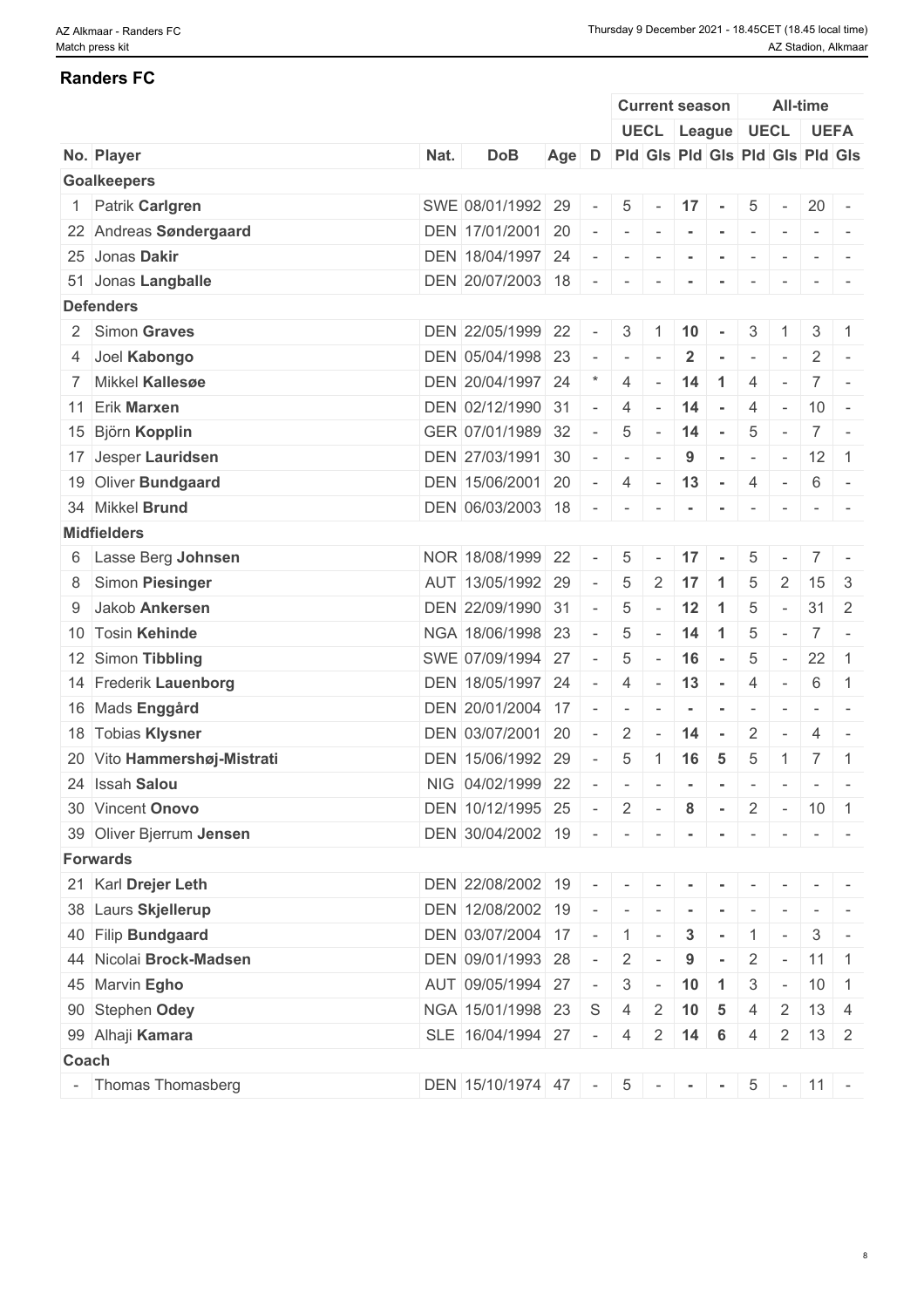# **Fixtures and results**

### **AZ Alkmaar**

| $0 - 1$<br>RKC Waalwijk (A)<br>League<br>L<br>18/08/2021 UEL<br>Celtic FC (A)<br>$0 - 2$<br>L<br>W<br>2-1 Aboukhlal 6, Starfelt 26 (og)<br>UEL<br>Celtic FC (H)<br>sc Heerenveen (A)<br>W<br>3-1 Pavlidis 14, Witry 50, De Wit 88<br>League<br>11/09/2021 League<br>PSV Eindhoven (H)<br>$0 - 3$<br>L.<br>16/09/2021 UECL<br>D<br>2-2 Clasie 24, Pavlidis 34<br>Randers FC (A)<br>19/09/2021 League<br>Heracles Almelo (A)<br>2-3 A. Gudmundsson 19, Reijnders 89<br>L<br>23/09/2021 League<br>FC Twente (A)<br>1-3 Karlsson 44<br>$5 - 0$<br>W<br>26/09/2021 League<br>Go Ahead Eagles (H)<br>Reijnders 90+1<br>30/09/2021 UECL<br>FK Jablonec (H)<br>W<br>1-0 A. Gudmundsson 53<br>03/10/2021 League<br>SC Cambuur (A)<br>W<br>3-1 De Wit 16, Wijndal 33, Clasie 60<br>$5 - 1$<br>W<br>17/10/2021 League<br>FC Utrecht (H)<br>Gudmundsson 86 (P)<br>21/10/2021 UECL<br>CFR 1907 Cluj (A)<br>W<br>1-0 Karlsson 18<br>24/10/2021 League<br>$0 - 2$<br>FC Groningen (A)<br>PEC Zwolle (H)<br>W<br>3-2 De Wit 14, Pavlidis 38, 52<br>30/10/2021 League<br>04/11/2021 UECL<br>CFR 1907 Cluj (H)<br>W<br>2-0 A. Gudmundsson 5, Pavlidis 86<br>07/11/2021 League<br>$0 - 1$<br>Feyenoord (A)<br>L<br>1-1 Aboukhlal 90+3<br>20/11/2021 League<br>NEC Nijmegen (H)<br>D<br>25/11/2021 UECL<br>FK Jablonec (A)<br>1-1 Evjen 44<br>D<br>28/11/2021 League<br>D<br>$0-0$<br>Vitesse (A)<br>2-1 Pavlidis 41, Karlsson 51<br>SC Fortuna Sittard (H)<br>W<br>League<br>05/12/2021 League<br>Sparta Rotterdam (H)<br>W<br>3-1 Karlsson 27 (P), 31, Pavlidis 58<br>09/12/2021 UECL<br>Randers FC (H)<br>AFC Ajax (A)<br>League<br>15/12/2021 Cup<br>Heracles Almelo (H)<br>18/12/2021 League<br>Willem II (H)<br>21/12/2021 League<br>FC Groningen (H)<br>16/01/2022 League<br>SC Fortuna Sittard (A)<br>22/01/2022 League<br>SC Cambuur (H)<br>05/02/2022 League<br>PSV Eindhoven (A)<br>13/02/2022 League<br>Go Ahead Eagles (A)<br>20/02/2022 League<br>Heracles Almelo (H)<br>27/02/2022 League<br>Feyenoord (H)<br>06/03/2022 League<br>NEC Nijmegen (A)<br>13/03/2022 League<br>FC Twente (H)<br>20/03/2022 League<br>Willem II (A)<br>03/04/2022 League<br>Vitesse (H)<br>10/04/2022 League<br>PEC Zwolle (A)<br>24/04/2022 League<br>sc Heerenveen (H)<br>01/05/2022 League<br>Sparta Rotterdam (A)<br>08/05/2022 League | Date       | <b>Competition Opponent</b> |              | <b>Result</b> | <b>Goalscorers</b> |
|-------------------------------------------------------------------------------------------------------------------------------------------------------------------------------------------------------------------------------------------------------------------------------------------------------------------------------------------------------------------------------------------------------------------------------------------------------------------------------------------------------------------------------------------------------------------------------------------------------------------------------------------------------------------------------------------------------------------------------------------------------------------------------------------------------------------------------------------------------------------------------------------------------------------------------------------------------------------------------------------------------------------------------------------------------------------------------------------------------------------------------------------------------------------------------------------------------------------------------------------------------------------------------------------------------------------------------------------------------------------------------------------------------------------------------------------------------------------------------------------------------------------------------------------------------------------------------------------------------------------------------------------------------------------------------------------------------------------------------------------------------------------------------------------------------------------------------------------------------------------------------------------------------------------------------------------------------------------------------------------------------------------------------------------------------------------------------------------------------------------------------------------------------------------------------------------------------------------------------------------------------------------------------------------------------------------|------------|-----------------------------|--------------|---------------|--------------------|
| Pavlidis 6, Karlsson 12, De Wit 39, 56, A.                                                                                                                                                                                                                                                                                                                                                                                                                                                                                                                                                                                                                                                                                                                                                                                                                                                                                                                                                                                                                                                                                                                                                                                                                                                                                                                                                                                                                                                                                                                                                                                                                                                                                                                                                                                                                                                                                                                                                                                                                                                                                                                                                                                                                                                                        | 14/08/2021 |                             |              |               |                    |
|                                                                                                                                                                                                                                                                                                                                                                                                                                                                                                                                                                                                                                                                                                                                                                                                                                                                                                                                                                                                                                                                                                                                                                                                                                                                                                                                                                                                                                                                                                                                                                                                                                                                                                                                                                                                                                                                                                                                                                                                                                                                                                                                                                                                                                                                                                                   |            |                             |              |               |                    |
| Karlsson 4, 83 (P), De Wit 29, Aboukhlal 86,                                                                                                                                                                                                                                                                                                                                                                                                                                                                                                                                                                                                                                                                                                                                                                                                                                                                                                                                                                                                                                                                                                                                                                                                                                                                                                                                                                                                                                                                                                                                                                                                                                                                                                                                                                                                                                                                                                                                                                                                                                                                                                                                                                                                                                                                      | 26/08/2021 |                             |              |               |                    |
|                                                                                                                                                                                                                                                                                                                                                                                                                                                                                                                                                                                                                                                                                                                                                                                                                                                                                                                                                                                                                                                                                                                                                                                                                                                                                                                                                                                                                                                                                                                                                                                                                                                                                                                                                                                                                                                                                                                                                                                                                                                                                                                                                                                                                                                                                                                   | 29/08/2021 |                             |              |               |                    |
|                                                                                                                                                                                                                                                                                                                                                                                                                                                                                                                                                                                                                                                                                                                                                                                                                                                                                                                                                                                                                                                                                                                                                                                                                                                                                                                                                                                                                                                                                                                                                                                                                                                                                                                                                                                                                                                                                                                                                                                                                                                                                                                                                                                                                                                                                                                   |            |                             |              |               |                    |
|                                                                                                                                                                                                                                                                                                                                                                                                                                                                                                                                                                                                                                                                                                                                                                                                                                                                                                                                                                                                                                                                                                                                                                                                                                                                                                                                                                                                                                                                                                                                                                                                                                                                                                                                                                                                                                                                                                                                                                                                                                                                                                                                                                                                                                                                                                                   |            |                             |              |               |                    |
|                                                                                                                                                                                                                                                                                                                                                                                                                                                                                                                                                                                                                                                                                                                                                                                                                                                                                                                                                                                                                                                                                                                                                                                                                                                                                                                                                                                                                                                                                                                                                                                                                                                                                                                                                                                                                                                                                                                                                                                                                                                                                                                                                                                                                                                                                                                   |            |                             |              |               |                    |
|                                                                                                                                                                                                                                                                                                                                                                                                                                                                                                                                                                                                                                                                                                                                                                                                                                                                                                                                                                                                                                                                                                                                                                                                                                                                                                                                                                                                                                                                                                                                                                                                                                                                                                                                                                                                                                                                                                                                                                                                                                                                                                                                                                                                                                                                                                                   |            |                             |              |               |                    |
|                                                                                                                                                                                                                                                                                                                                                                                                                                                                                                                                                                                                                                                                                                                                                                                                                                                                                                                                                                                                                                                                                                                                                                                                                                                                                                                                                                                                                                                                                                                                                                                                                                                                                                                                                                                                                                                                                                                                                                                                                                                                                                                                                                                                                                                                                                                   |            |                             |              |               |                    |
|                                                                                                                                                                                                                                                                                                                                                                                                                                                                                                                                                                                                                                                                                                                                                                                                                                                                                                                                                                                                                                                                                                                                                                                                                                                                                                                                                                                                                                                                                                                                                                                                                                                                                                                                                                                                                                                                                                                                                                                                                                                                                                                                                                                                                                                                                                                   |            |                             |              |               |                    |
|                                                                                                                                                                                                                                                                                                                                                                                                                                                                                                                                                                                                                                                                                                                                                                                                                                                                                                                                                                                                                                                                                                                                                                                                                                                                                                                                                                                                                                                                                                                                                                                                                                                                                                                                                                                                                                                                                                                                                                                                                                                                                                                                                                                                                                                                                                                   |            |                             |              |               |                    |
|                                                                                                                                                                                                                                                                                                                                                                                                                                                                                                                                                                                                                                                                                                                                                                                                                                                                                                                                                                                                                                                                                                                                                                                                                                                                                                                                                                                                                                                                                                                                                                                                                                                                                                                                                                                                                                                                                                                                                                                                                                                                                                                                                                                                                                                                                                                   |            |                             |              |               |                    |
|                                                                                                                                                                                                                                                                                                                                                                                                                                                                                                                                                                                                                                                                                                                                                                                                                                                                                                                                                                                                                                                                                                                                                                                                                                                                                                                                                                                                                                                                                                                                                                                                                                                                                                                                                                                                                                                                                                                                                                                                                                                                                                                                                                                                                                                                                                                   |            |                             |              |               |                    |
|                                                                                                                                                                                                                                                                                                                                                                                                                                                                                                                                                                                                                                                                                                                                                                                                                                                                                                                                                                                                                                                                                                                                                                                                                                                                                                                                                                                                                                                                                                                                                                                                                                                                                                                                                                                                                                                                                                                                                                                                                                                                                                                                                                                                                                                                                                                   |            |                             |              |               |                    |
|                                                                                                                                                                                                                                                                                                                                                                                                                                                                                                                                                                                                                                                                                                                                                                                                                                                                                                                                                                                                                                                                                                                                                                                                                                                                                                                                                                                                                                                                                                                                                                                                                                                                                                                                                                                                                                                                                                                                                                                                                                                                                                                                                                                                                                                                                                                   |            |                             |              |               |                    |
|                                                                                                                                                                                                                                                                                                                                                                                                                                                                                                                                                                                                                                                                                                                                                                                                                                                                                                                                                                                                                                                                                                                                                                                                                                                                                                                                                                                                                                                                                                                                                                                                                                                                                                                                                                                                                                                                                                                                                                                                                                                                                                                                                                                                                                                                                                                   |            |                             |              |               |                    |
|                                                                                                                                                                                                                                                                                                                                                                                                                                                                                                                                                                                                                                                                                                                                                                                                                                                                                                                                                                                                                                                                                                                                                                                                                                                                                                                                                                                                                                                                                                                                                                                                                                                                                                                                                                                                                                                                                                                                                                                                                                                                                                                                                                                                                                                                                                                   |            |                             |              |               |                    |
|                                                                                                                                                                                                                                                                                                                                                                                                                                                                                                                                                                                                                                                                                                                                                                                                                                                                                                                                                                                                                                                                                                                                                                                                                                                                                                                                                                                                                                                                                                                                                                                                                                                                                                                                                                                                                                                                                                                                                                                                                                                                                                                                                                                                                                                                                                                   |            |                             |              |               |                    |
|                                                                                                                                                                                                                                                                                                                                                                                                                                                                                                                                                                                                                                                                                                                                                                                                                                                                                                                                                                                                                                                                                                                                                                                                                                                                                                                                                                                                                                                                                                                                                                                                                                                                                                                                                                                                                                                                                                                                                                                                                                                                                                                                                                                                                                                                                                                   |            |                             |              |               |                    |
|                                                                                                                                                                                                                                                                                                                                                                                                                                                                                                                                                                                                                                                                                                                                                                                                                                                                                                                                                                                                                                                                                                                                                                                                                                                                                                                                                                                                                                                                                                                                                                                                                                                                                                                                                                                                                                                                                                                                                                                                                                                                                                                                                                                                                                                                                                                   |            |                             |              |               |                    |
|                                                                                                                                                                                                                                                                                                                                                                                                                                                                                                                                                                                                                                                                                                                                                                                                                                                                                                                                                                                                                                                                                                                                                                                                                                                                                                                                                                                                                                                                                                                                                                                                                                                                                                                                                                                                                                                                                                                                                                                                                                                                                                                                                                                                                                                                                                                   | 02/12/2021 |                             |              |               |                    |
|                                                                                                                                                                                                                                                                                                                                                                                                                                                                                                                                                                                                                                                                                                                                                                                                                                                                                                                                                                                                                                                                                                                                                                                                                                                                                                                                                                                                                                                                                                                                                                                                                                                                                                                                                                                                                                                                                                                                                                                                                                                                                                                                                                                                                                                                                                                   |            |                             |              |               |                    |
|                                                                                                                                                                                                                                                                                                                                                                                                                                                                                                                                                                                                                                                                                                                                                                                                                                                                                                                                                                                                                                                                                                                                                                                                                                                                                                                                                                                                                                                                                                                                                                                                                                                                                                                                                                                                                                                                                                                                                                                                                                                                                                                                                                                                                                                                                                                   |            |                             |              |               |                    |
|                                                                                                                                                                                                                                                                                                                                                                                                                                                                                                                                                                                                                                                                                                                                                                                                                                                                                                                                                                                                                                                                                                                                                                                                                                                                                                                                                                                                                                                                                                                                                                                                                                                                                                                                                                                                                                                                                                                                                                                                                                                                                                                                                                                                                                                                                                                   | 12/12/2021 |                             |              |               |                    |
|                                                                                                                                                                                                                                                                                                                                                                                                                                                                                                                                                                                                                                                                                                                                                                                                                                                                                                                                                                                                                                                                                                                                                                                                                                                                                                                                                                                                                                                                                                                                                                                                                                                                                                                                                                                                                                                                                                                                                                                                                                                                                                                                                                                                                                                                                                                   |            |                             |              |               |                    |
|                                                                                                                                                                                                                                                                                                                                                                                                                                                                                                                                                                                                                                                                                                                                                                                                                                                                                                                                                                                                                                                                                                                                                                                                                                                                                                                                                                                                                                                                                                                                                                                                                                                                                                                                                                                                                                                                                                                                                                                                                                                                                                                                                                                                                                                                                                                   |            |                             |              |               |                    |
|                                                                                                                                                                                                                                                                                                                                                                                                                                                                                                                                                                                                                                                                                                                                                                                                                                                                                                                                                                                                                                                                                                                                                                                                                                                                                                                                                                                                                                                                                                                                                                                                                                                                                                                                                                                                                                                                                                                                                                                                                                                                                                                                                                                                                                                                                                                   |            |                             |              |               |                    |
|                                                                                                                                                                                                                                                                                                                                                                                                                                                                                                                                                                                                                                                                                                                                                                                                                                                                                                                                                                                                                                                                                                                                                                                                                                                                                                                                                                                                                                                                                                                                                                                                                                                                                                                                                                                                                                                                                                                                                                                                                                                                                                                                                                                                                                                                                                                   |            |                             |              |               |                    |
|                                                                                                                                                                                                                                                                                                                                                                                                                                                                                                                                                                                                                                                                                                                                                                                                                                                                                                                                                                                                                                                                                                                                                                                                                                                                                                                                                                                                                                                                                                                                                                                                                                                                                                                                                                                                                                                                                                                                                                                                                                                                                                                                                                                                                                                                                                                   |            |                             |              |               |                    |
|                                                                                                                                                                                                                                                                                                                                                                                                                                                                                                                                                                                                                                                                                                                                                                                                                                                                                                                                                                                                                                                                                                                                                                                                                                                                                                                                                                                                                                                                                                                                                                                                                                                                                                                                                                                                                                                                                                                                                                                                                                                                                                                                                                                                                                                                                                                   |            |                             |              |               |                    |
|                                                                                                                                                                                                                                                                                                                                                                                                                                                                                                                                                                                                                                                                                                                                                                                                                                                                                                                                                                                                                                                                                                                                                                                                                                                                                                                                                                                                                                                                                                                                                                                                                                                                                                                                                                                                                                                                                                                                                                                                                                                                                                                                                                                                                                                                                                                   |            |                             |              |               |                    |
|                                                                                                                                                                                                                                                                                                                                                                                                                                                                                                                                                                                                                                                                                                                                                                                                                                                                                                                                                                                                                                                                                                                                                                                                                                                                                                                                                                                                                                                                                                                                                                                                                                                                                                                                                                                                                                                                                                                                                                                                                                                                                                                                                                                                                                                                                                                   |            |                             |              |               |                    |
|                                                                                                                                                                                                                                                                                                                                                                                                                                                                                                                                                                                                                                                                                                                                                                                                                                                                                                                                                                                                                                                                                                                                                                                                                                                                                                                                                                                                                                                                                                                                                                                                                                                                                                                                                                                                                                                                                                                                                                                                                                                                                                                                                                                                                                                                                                                   |            |                             |              |               |                    |
|                                                                                                                                                                                                                                                                                                                                                                                                                                                                                                                                                                                                                                                                                                                                                                                                                                                                                                                                                                                                                                                                                                                                                                                                                                                                                                                                                                                                                                                                                                                                                                                                                                                                                                                                                                                                                                                                                                                                                                                                                                                                                                                                                                                                                                                                                                                   |            |                             |              |               |                    |
|                                                                                                                                                                                                                                                                                                                                                                                                                                                                                                                                                                                                                                                                                                                                                                                                                                                                                                                                                                                                                                                                                                                                                                                                                                                                                                                                                                                                                                                                                                                                                                                                                                                                                                                                                                                                                                                                                                                                                                                                                                                                                                                                                                                                                                                                                                                   |            |                             |              |               |                    |
|                                                                                                                                                                                                                                                                                                                                                                                                                                                                                                                                                                                                                                                                                                                                                                                                                                                                                                                                                                                                                                                                                                                                                                                                                                                                                                                                                                                                                                                                                                                                                                                                                                                                                                                                                                                                                                                                                                                                                                                                                                                                                                                                                                                                                                                                                                                   |            |                             |              |               |                    |
|                                                                                                                                                                                                                                                                                                                                                                                                                                                                                                                                                                                                                                                                                                                                                                                                                                                                                                                                                                                                                                                                                                                                                                                                                                                                                                                                                                                                                                                                                                                                                                                                                                                                                                                                                                                                                                                                                                                                                                                                                                                                                                                                                                                                                                                                                                                   |            |                             |              |               |                    |
|                                                                                                                                                                                                                                                                                                                                                                                                                                                                                                                                                                                                                                                                                                                                                                                                                                                                                                                                                                                                                                                                                                                                                                                                                                                                                                                                                                                                                                                                                                                                                                                                                                                                                                                                                                                                                                                                                                                                                                                                                                                                                                                                                                                                                                                                                                                   |            |                             |              |               |                    |
|                                                                                                                                                                                                                                                                                                                                                                                                                                                                                                                                                                                                                                                                                                                                                                                                                                                                                                                                                                                                                                                                                                                                                                                                                                                                                                                                                                                                                                                                                                                                                                                                                                                                                                                                                                                                                                                                                                                                                                                                                                                                                                                                                                                                                                                                                                                   |            |                             |              |               |                    |
|                                                                                                                                                                                                                                                                                                                                                                                                                                                                                                                                                                                                                                                                                                                                                                                                                                                                                                                                                                                                                                                                                                                                                                                                                                                                                                                                                                                                                                                                                                                                                                                                                                                                                                                                                                                                                                                                                                                                                                                                                                                                                                                                                                                                                                                                                                                   |            |                             |              |               |                    |
|                                                                                                                                                                                                                                                                                                                                                                                                                                                                                                                                                                                                                                                                                                                                                                                                                                                                                                                                                                                                                                                                                                                                                                                                                                                                                                                                                                                                                                                                                                                                                                                                                                                                                                                                                                                                                                                                                                                                                                                                                                                                                                                                                                                                                                                                                                                   |            |                             | AFC Ajax (H) |               |                    |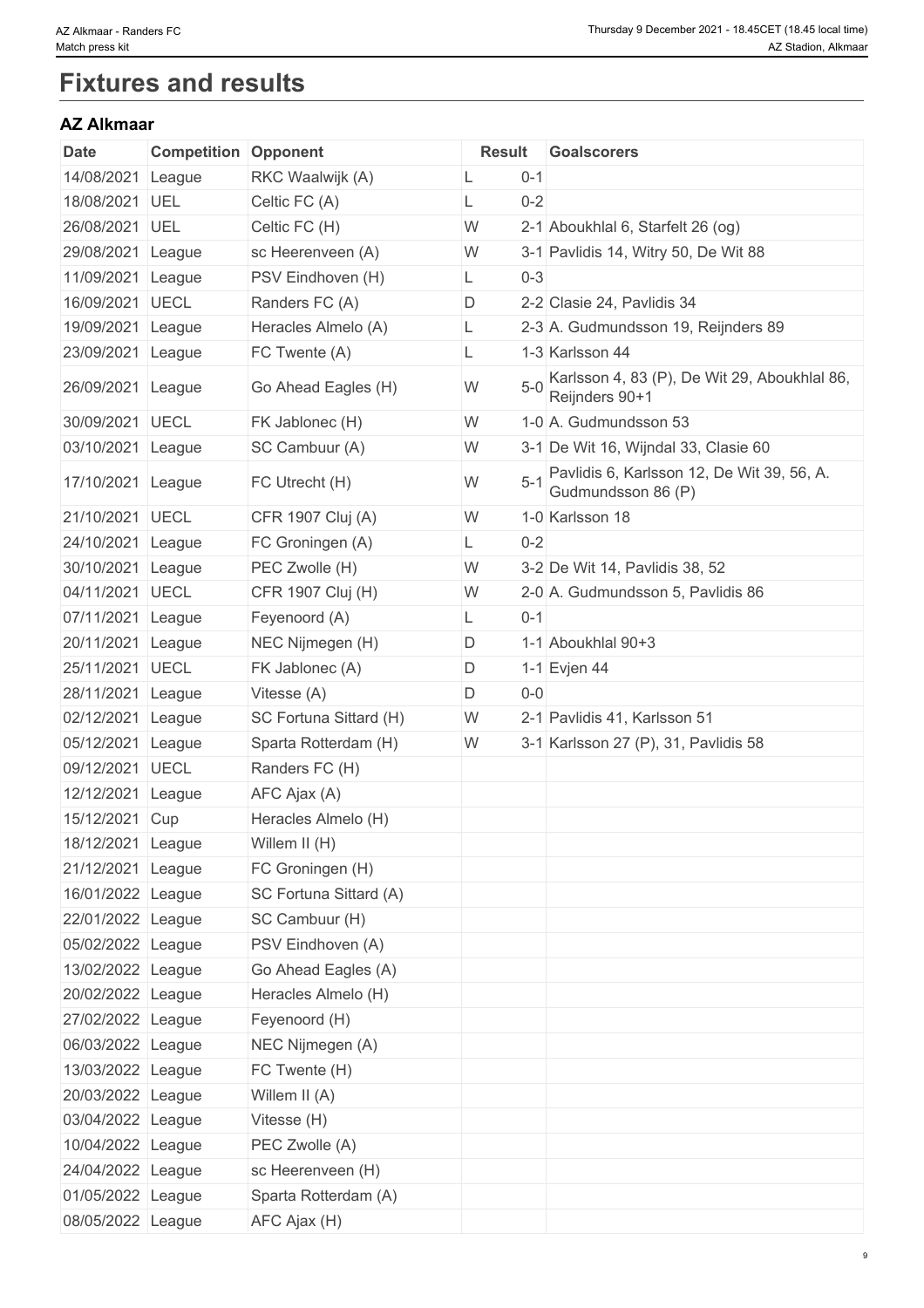#### **AZ Alkmaar**

| 11/05/2022 League | FC Utrecht (A)          |  |
|-------------------|-------------------------|--|
| 15/05/2022 League | <b>RKC Waalwijk (H)</b> |  |

| Pos. Clubs              |         | P W                                     | D              |                    |              | L GF GA Pts                       |
|-------------------------|---------|-----------------------------------------|----------------|--------------------|--------------|-----------------------------------|
| 1 AFC Ajax              |         | $15$ 11 3                               |                | $1 \quad 48$       |              | $2 \mid 36$                       |
| 2 Feyenoord             |         | $15 \mid 11 \mid 2 \mid 2 \mid 38 \mid$ |                |                    |              | $14 \overline{\smash{\big)}\ 35}$ |
| 3 PSV Eindhoven         | $15$ 11 |                                         | 11             | $\mathcal{S}$      | 38 22 34     |                                   |
| 4 FC Utrecht            | 15      | 8 <sup>1</sup>                          | 2              | $5\overline{)}$    |              | 30 20 26                          |
| 5 Vitesse               | 15      | 8                                       |                |                    |              | 2 5 20 22 26                      |
| 6 FC Twente             | 15      | 7 <sup>1</sup>                          | $\overline{4}$ |                    | 4 22 19 25   |                                   |
| 7 SC Cambuur            |         | $15 \mid 8 \mid 0$                      |                | $\overline{7}$     | 27 35 24     |                                   |
| 8 AZ Alkmaar            | 15      | $7\phantom{0}$                          | $2 \mid 6$     |                    |              | 28 21 23                          |
| 9 sc Heerenveen         | 15      | 6                                       | 3              | 6                  | 18 21 21     |                                   |
| 10 Go Ahead Eagles      | 15      | 6                                       | 2              |                    | 7 19 25 20   |                                   |
| 11 NEC Nijmegen         | 15      | $5\overline{5}$                         | $\overline{4}$ | 6                  | 20 24 19     |                                   |
| 12 FC Groningen         | 15      | $4 \mid 6$                              |                |                    | $5$ 17 21 18 |                                   |
| 13 Willem II            | 15      | $5 \mid 3$                              |                |                    |              | 7 16 28 18                        |
| 14 RKC Waalwijk         | 15      | $3 \quad 6$                             |                |                    |              | 6 16 23 15                        |
| 15 Heracles Almelo      | 15      | $4 \mid 2 \mid$                         |                |                    | $9$ 15 21 14 |                                   |
| 16 Sparta Rotterdam     | 15      | $\perp$ 2 $\perp$                       | 4              | 9                  |              | $12 \mid 24 \mid 10$              |
| 17   SC Fortuna Sittard | 15      | $\overline{2}$                          | $\mathcal{S}$  | 10                 | 16 39 9      |                                   |
| 18 PEC Zwolle           | 15      | 1 <sup>1</sup>                          |                | $3 \mid 11 \mid 8$ | $27 \quad 6$ |                                   |

### **Randers FC**

| Date              | <b>Competition Opponent</b> |                      | Result | Goalscorers                                              |
|-------------------|-----------------------------|----------------------|--------|----------------------------------------------------------|
| 18/07/2021        | League                      | Vejle BK (A)         | W      | 2-0 Egho 26, Kamara 31                                   |
| 25/07/2021        | League                      | Odense BK (H)        | D      | 1-1 Kamara 33                                            |
| 01/08/2021        | League                      | AGF Aarhus (A)       | W      | 2-1 Kehinde 27, Greve 54                                 |
| 08/08/2021 League |                             | SønderjyskE (H)      | W      | 1-0 Hammershøj-Mistrati 9                                |
| 13/08/2021 League |                             | Viborg FF (A)        | W      | 2-1 Kallesøe 25, Hammershøj-Mistrati 36                  |
| 19/08/2021 UEL    |                             | Galatasaray AŞ (H)   | D      | 1-1 Lauenborg 54                                         |
| 22/08/2021 League |                             | Aalborg BK (H)       | D      | 1-1 Hammershøj-Mistrati 24 (P)                           |
| 26/08/2021 UEL    |                             | Galatasaray AŞ (A)   |        | 1-2 Egho 11                                              |
| 29/08/2021        | League                      | Silkeborg IF (A)     |        | 1-2 Hammershøj-Mistrati 53                               |
| 12/09/2021 League |                             | F.C. Copenhagen (H)  |        | $0 - 2$                                                  |
| 16/09/2021 UECL   |                             | AZ Alkmaar (H)       | D      | 2-2 Piesinger 27, Graves 68                              |
| 19/09/2021 League |                             | FC Nordsjælland (H)  | W      | 3-2 Odey 8, 34, Kamara 24                                |
| 22/09/2021 Cup    |                             | BK Fremad Amager (A) | W      | 3-2 Odey 21, 45, F. Bundgaard 28                         |
| 26/09/2021        | League                      | FC Midtjylland (A)   | L      | $0 - 1$                                                  |
| 30/09/2021 UECL   |                             | CFR 1907 Cluj (A)    | D      | 1-1 Kamara 41                                            |
| 03/10/2021        | League                      | Brøndby IF (H)       | D      | 1-1 Odey 10                                              |
| 17/10/2021        | League                      | Odense BK (A)        | W      | 2-1 Odey 56, Hammershøj-Mistrati 83                      |
| 21/10/2021 UECL   |                             | FK Jablonec (A)      | D      | 2-2 Odey 36, 90 $(P)$                                    |
| 24/10/2021 League |                             | AGF Aarhus (H)       | W      | 1-0 Brandhof 19 $(og)$                                   |
| 27/10/2021        | Cup                         | Middelfart (A)       | W      | O. Bundgaard 22, Kehinde 61 (P), Ankersen<br>66, Odey 75 |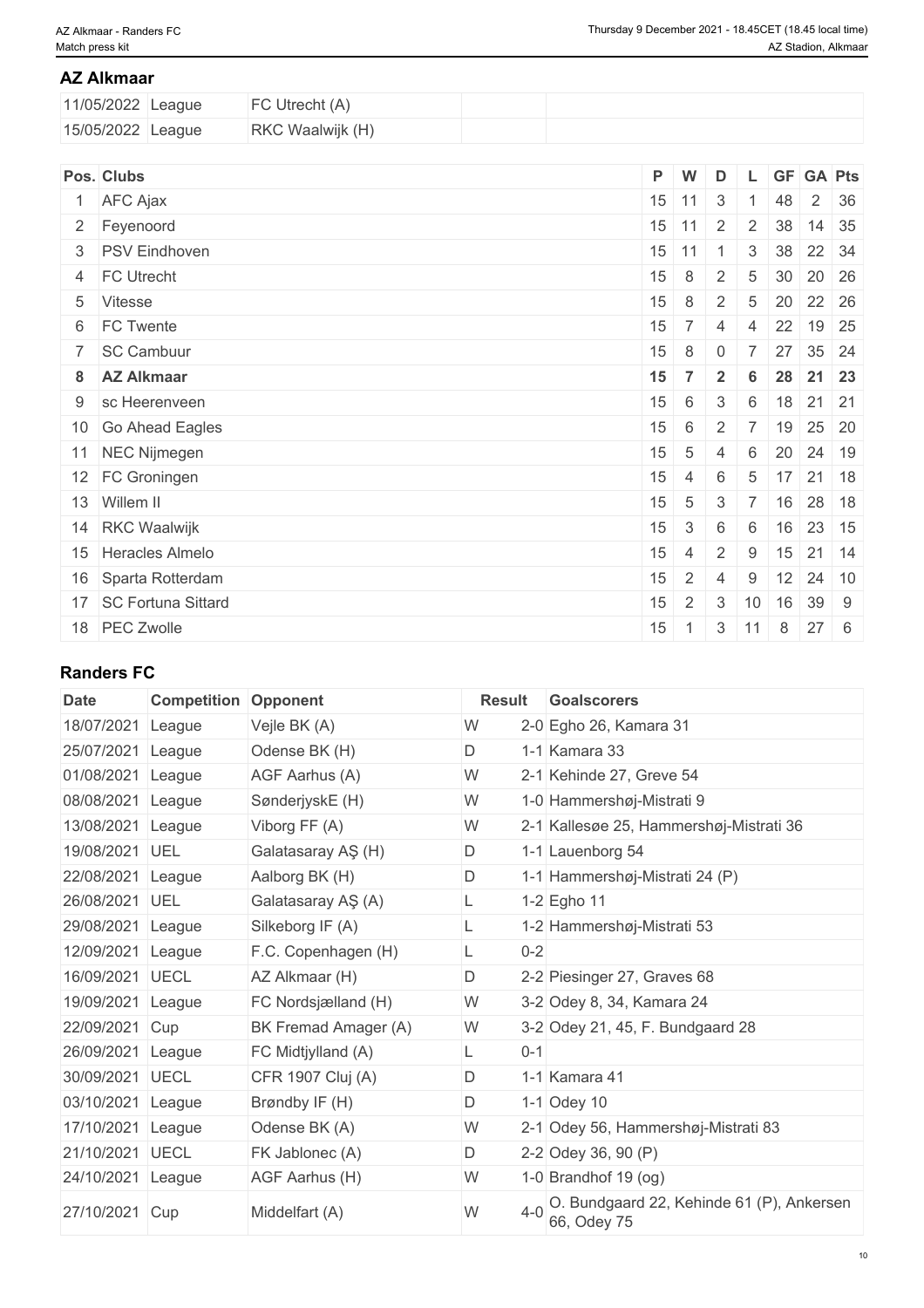#### **Randers FC**

| 31/10/2021 League | FC Midtjylland (H)  |   |         | $1-3$ Odey 53                                |
|-------------------|---------------------|---|---------|----------------------------------------------|
| 04/11/2021 UECL   | FK Jablonec (H)     | D |         | 2-2 Hammershøj-Mistrati 46, Kubista 53 (og)  |
| 07/11/2021 League | Aalborg BK (A)      | D |         | 1-1 Kamara 56                                |
| 21/11/2021 League | Vejle BK (H)        | W |         | 4-1 Kamara 37, 48, Ankersen 50, Piesinger 65 |
| 25/11/2021 UECL   | CFR 1907 Cluj (H)   | W |         | 2-1 Kamara 68, Piesinger 76                  |
| 28/11/2021 League | Brøndby IF (A)      |   | $0 - 1$ |                                              |
| 05/12/2021 Cup    | Odense BK (H)       |   | $0 - 2$ |                                              |
| 09/12/2021 UECL   | AZ Alkmaar (A)      |   |         |                                              |
| 12/12/2021 Cup    | Odense BK (A)       |   |         |                                              |
| 20/02/2022 League | Viborg FF (H)       |   |         |                                              |
| 27/02/2022 League | FC Nordsjælland (A) |   |         |                                              |
| 06/03/2022 League | F.C. Copenhagen (A) |   |         |                                              |
| 13/03/2022 League | Silkeborg IF (H)    |   |         |                                              |
| 20/03/2022 League | SønderjyskE (A)     |   |         |                                              |

| Pos. Clubs         | P W |                      | D                    |  | L GF GA Pts                     |  |
|--------------------|-----|----------------------|----------------------|--|---------------------------------|--|
| FC Midtjylland     |     |                      | $17$ 11 2            |  | 4 31 16 35                      |  |
| 2 F.C. Copenhagen  |     | $17$ 9               | 6                    |  | 2 34 13 33                      |  |
| 3 Brøndby IF       |     | $17 \mid 8 \mid 6$   |                      |  | $3 \mid 25 \mid 20 \mid 30$     |  |
| 4 Aalborg BK       |     | $17 \quad 8 \quad 4$ |                      |  | $5 \mid 27 \mid 20 \mid 28$     |  |
| 5 Randers FC       |     |                      | $17 \quad 8 \quad 4$ |  | $5 \mid 23 \mid 19 \mid 28$     |  |
| 6 Silkeborg IF     |     |                      |                      |  | $17$ 5 10 2 26 16 25            |  |
| 7 AGF Aarhus       |     | $17 \quad 5$         | 6                    |  | $6$ 15 19 21                    |  |
| 8 Viborg FF        |     |                      |                      |  | $17$ 4 8 5 26 27 20             |  |
| 9 Odense BK        |     |                      |                      |  | $17$ 4 7 6 25 24 19             |  |
| 10 FC Nordsjælland |     | $17 \quad 4 \quad 4$ |                      |  | $9 \mid 20 \mid 31 \mid 16$     |  |
| 11 SønderjyskE     |     | $17 \mid 2 \mid$     | $\overline{4}$       |  | $11$ 11 33 10                   |  |
| 12 Vejle BK        |     |                      |                      |  | $17$   2   3   12   16   41   9 |  |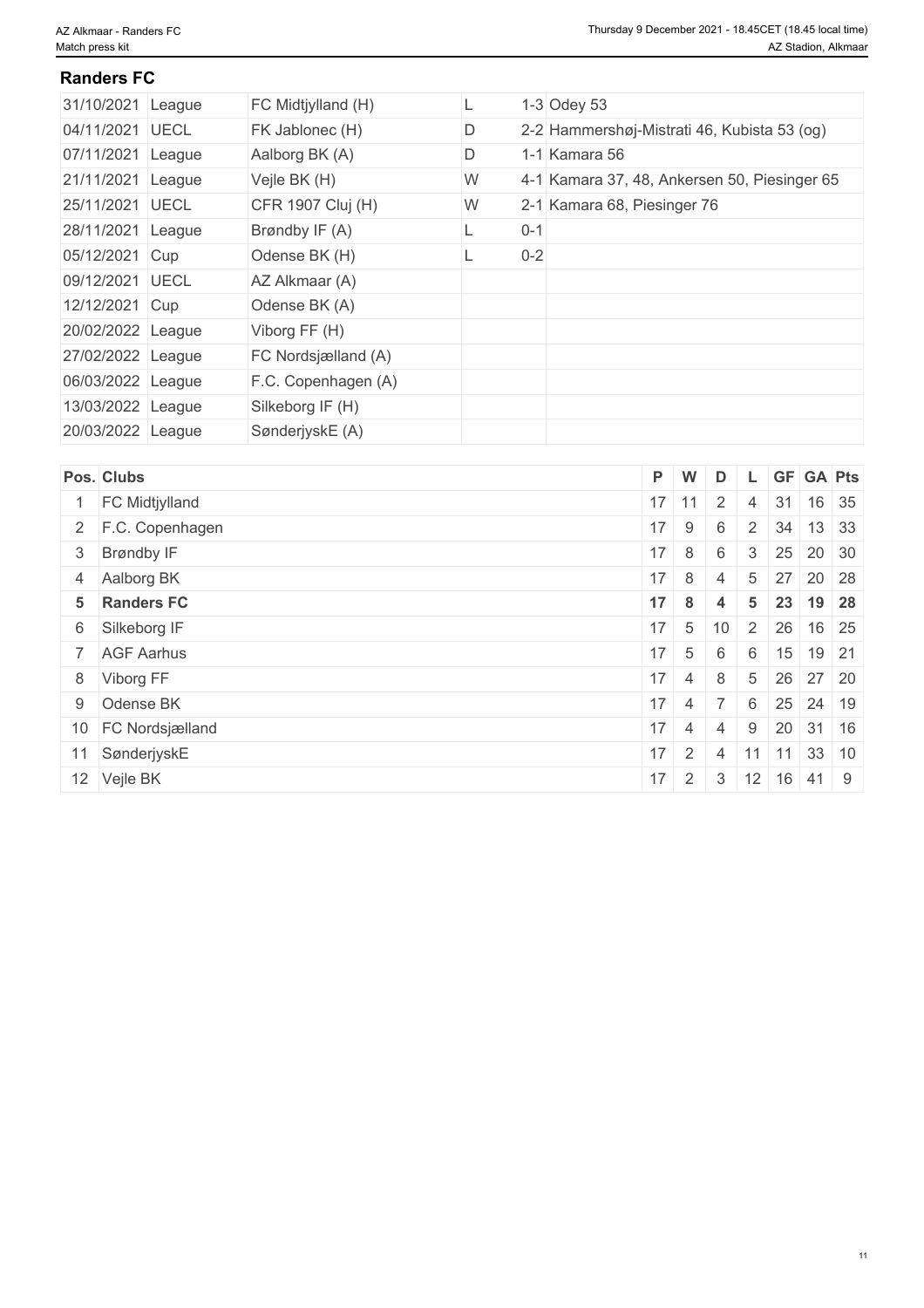# **Match-by-match lineups**

### **AZ Alkmaar**

#### **UEFA Europa League - Play-off**

#### (18/08/2021)

#### **Celtic FC 2-0 AZ Alkmaar**

**Goals:** 1-0 Furuhashi 11, 2-0 Letschert 61 (og) **AZ Alkmaar:** Verhulst, Sugawara, Martins Indi, Midtsjø (72 Clasie), Koopmeiners, De Wit, Aboukhlal, Pavlidis (80 Poku), Letschert, Oosting, A. Gudmundsson (72 Evjen)

#### (26/08/2021)

**AZ Alkmaar 2-1 Celtic FC** (agg: 2-3) **Goals:** 0-1 Furuhashi 3, 1-1 Aboukhlal 6, 2-1 Starfelt 26 (og) **AZ Alkmaar:** Verhulst, Sugawara, Martins Indi, Midtsjø (75 Beukema), Koopmeiners, De Wit, Karlsson, Witry, Aboukhlal (71 Poku), Pavlidis (71 A. Gudmundsson), Letschert

#### **UEFA Europa Conference League - Group stage**

#### **Group D**

| <b>Club</b>        | $ PId $ W $ D $ L $ GF GA Pts $ |  |  |                                               |  |
|--------------------|---------------------------------|--|--|-----------------------------------------------|--|
| <b>AZ Alkmaar</b>  |                                 |  |  | 5 3 2 0 7 3 11                                |  |
| <b>Randers FC</b>  |                                 |  |  | 5 1 4 0 9 8 7                                 |  |
| <b>FK Jablonec</b> |                                 |  |  | $5 \mid 1 \mid 3 \mid 1 \mid 6 \mid 6 \mid 6$ |  |
| CFR 1907 Cluj      |                                 |  |  | 5 0 1 4 2 7 1                                 |  |

#### **Matchday 1** (16/09/2021)

#### **Randers FC 2-2 AZ Alkmaar**

**Goals:** 0-1 Clasie 24, 1-1 Piesinger 27, 1-2 Pavlidis 34, 2-2 Graves 68 **AZ Alkmaar:** Vindahl-Jensen, Hatzidiakos, Martins Indi, Wijndal, Midtsjø, Pavlidis (76 Aboukhlal), De Wit, Karlsson, Witry (63 Sugawara), Clasie (85 Evjen), A. Gudmundsson (76 Reijnders)

#### **Matchday 2** (30/09/2021)

**AZ Alkmaar 1-0 FK Jablonec Goals:** 1-0 A. Gudmundsson 53 **AZ Alkmaar:** Vindahl-Jensen, Sugawara, Hatzidiakos, Martins Indi, Wijndal (78 Witry), Midtsjø, Pavlidis (66 Aboukhlal), De Wit, Karlsson, Clasie, A. Gudmundsson (90 Beukema)

#### **Matchday 3** (21/10/2021)

#### **CFR 1907 Cluj 0-1 AZ Alkmaar**

**Goals:** 0-1 Karlsson 18 **AZ Alkmaar:** Vindahl-Jensen, Sugawara, Hatzidiakos, Martins Indi, Wijndal (68 Witry), Midtsjø, Pavlidis (64 Evjen), De Wit (63 Duin), Karlsson, Clasie, A. Gudmundsson (81 Reijnders)

#### **Matchday 4** (04/11/2021)

**AZ Alkmaar 2-0 CFR 1907 Cluj Goals:** 1-0 A. Gudmundsson 5, 2-0 Pavlidis 86 **AZ Alkmaar:** Vindahl-Jensen, Sugawara, Hatzidiakos (89 Beukema), Martins Indi, Wijndal, Midtsjø (46 Reijnders), Pavlidis (89 Duin), De Wit (76 Evjen), Karlsson, Clasie, A. Gudmundsson

#### **Matchday 5** (25/11/2021)

**FK Jablonec 1-1 AZ Alkmaar Goals:** 1-0 Kratochvíl 7, 1-1 Evjen 44 **AZ Alkmaar:** Vindahl-Jensen, Hatzidiakos, Martins Indi, Wijndal, Midtsjø (90 Aboukhlal), Pavlidis (78 A. Gudmundsson), De Wit, Karlsson, Witry (78 Sugawara), Evjen (63 Reijnders), Clasie

#### **Matchday 6** (09/12/2021)

AZ Alkmaar-Randers FC

**Randers FC**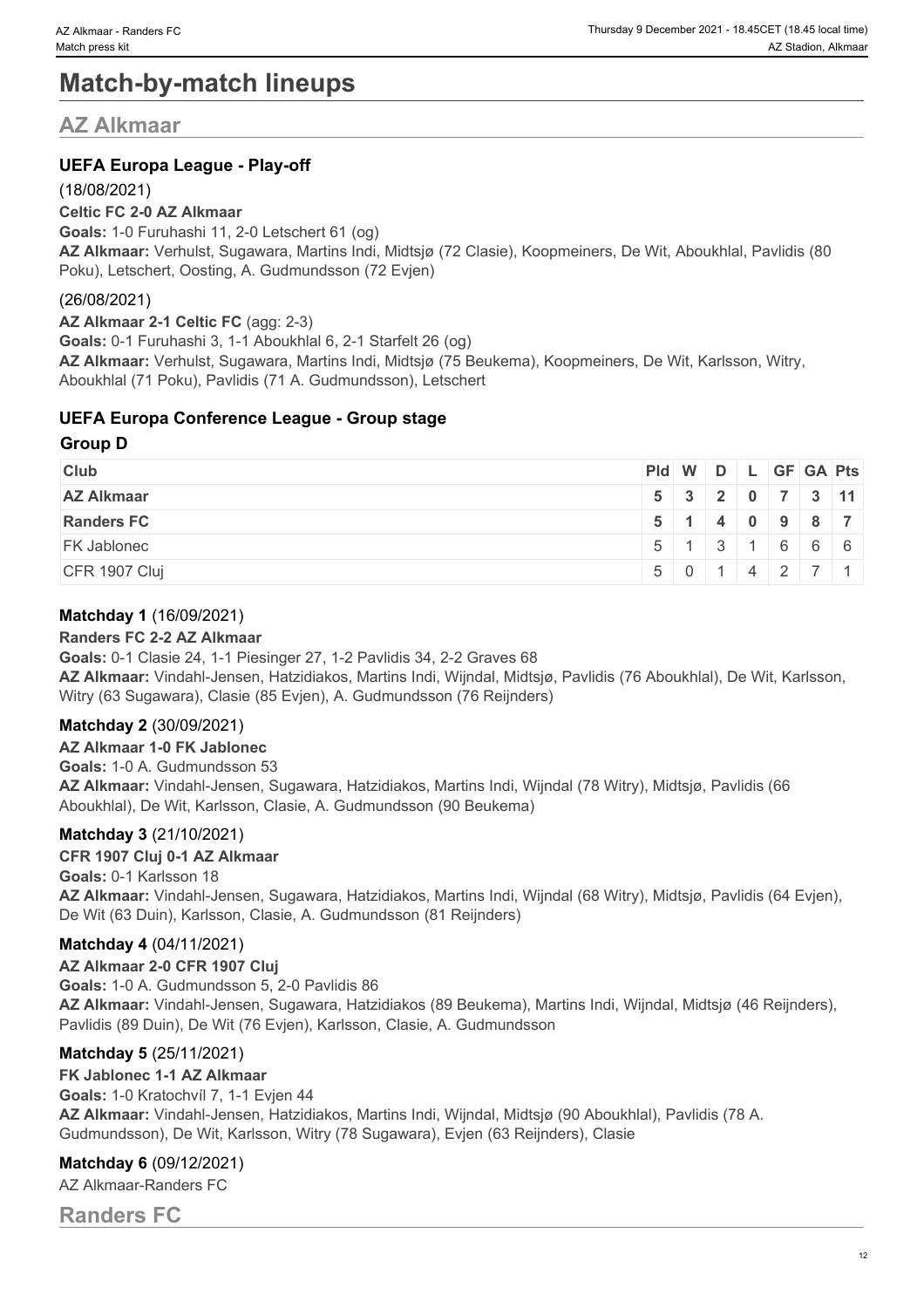#### **UEFA Europa League - Play-off**

#### (19/08/2021)

#### **Randers FC 1-1 Galatasaray AŞ**

**Goals:** 0-1 Kerem Aktürkoğlu 26, 1-1 Lauenborg 54

**Randers FC:** Carlgren, Johnsen, Kallesøe (76 O. Bundgaard), Piesinger, Marxen, Tibbling (64 Ankersen), Lauenborg, Kopplin, Klysner (64 Kehinde), Hammershøj-Mistrati (76 F. Bundgaard), Egho (87 Brock-Madsen)

#### (26/08/2021)

#### **Galatasaray AŞ 2-1 Randers FC** (agg: 3-2)

**Goals:** 0-1 Egho 11, 1-1 Van Aanholt 48, 2-1 Lauenborg 59 (og) **Randers FC:** Carlgren, Johnsen, Kallesøe, Piesinger, Kehinde (83 F. Bundgaard), Marxen, Tibbling (63 Ankersen), Lauenborg, Kopplin (63 O. Bundgaard), Hammershøj-Mistrati (63 Klysner), Egho (70 Kamara)

#### **UEFA Europa Conference League - Group stage**

#### **Matchday 1** (16/09/2021)

#### **Randers FC 2-2 AZ Alkmaar**

**Goals:** 0-1 Clasie 24, 1-1 Piesinger 27, 1-2 Pavlidis 34, 2-2 Graves 68 **Randers FC:** Carlgren, Johnsen, Kallesøe (75 O. Bundgaard), Piesinger, Ankersen (62 Tibbling), Kehinde (78 Klysner), Marxen, Lauenborg (62 Graves), Kopplin, Hammershøj-Mistrati, Kamara (62 Odey)

#### **Matchday 2** (30/09/2021)

#### **CFR 1907 Cluj 1-1 Randers FC**

**Goals:** 0-1 Kamara 41, 1-1 Petrila 68

**Randers FC:** Carlgren, Graves, Johnsen, Piesinger, Ankersen (69 Tibbling), Kehinde, Kopplin, O. Bundgaard, Hammershøj-Mistrati (86 Klysner), Odey (69 Brock-Madsen), Kamara (63 Lauenborg)

#### **Matchday 3** (21/10/2021)

#### **FK Jablonec 2-2 Randers FC**

**Goals:** 1-0 Čvančara 35, 1-1 Odey 36, 2-1 Čvančara 53, 2-2 Odey 90 (P) **Randers FC:** Carlgren, Johnsen (83 Egho), Piesinger, Kehinde, Marxen (77 Graves), Tibbling (61 Ankersen), Kopplin, O. Bundgaard (46 Kallesøe), Hammershøj-Mistrati, Brock-Madsen (61 Onovo), Odey

#### **Matchday 4** (04/11/2021)

#### **Randers FC 2-2 FK Jablonec**

**Goals:** 1-0 Hammershøj-Mistrati 46, 2-0 Kubista 53 (og) , 2-1 Čvančara 73, 2-2 Kratochvíl 83 **Randers FC:** Carlgren, Johnsen, Kallesøe, Piesinger, Kehinde, Marxen, Tibbling (72 Lauenborg), Kopplin, Hammershøj-Mistrati (78 Egho), Odey, Kamara (72 Ankersen)

#### **Matchday 5** (25/11/2021)

**Randers FC 2-1 CFR 1907 Cluj Goals:** 1-0 Kamara 68, 1-1 Deac 72, 2-1 Piesinger 76 **Randers FC:** Carlgren, Johnsen, Kallesøe, Piesinger, Ankersen (84 Onovo), Marxen, Tibbling, Lauenborg (66 Hammershøj-Mistrati), Kopplin (53 O. Bundgaard), F. Bundgaard (46 Kehinde), Egho (66 Kamara)

#### **Matchday 6** (09/12/2021)

AZ Alkmaar-Randers FC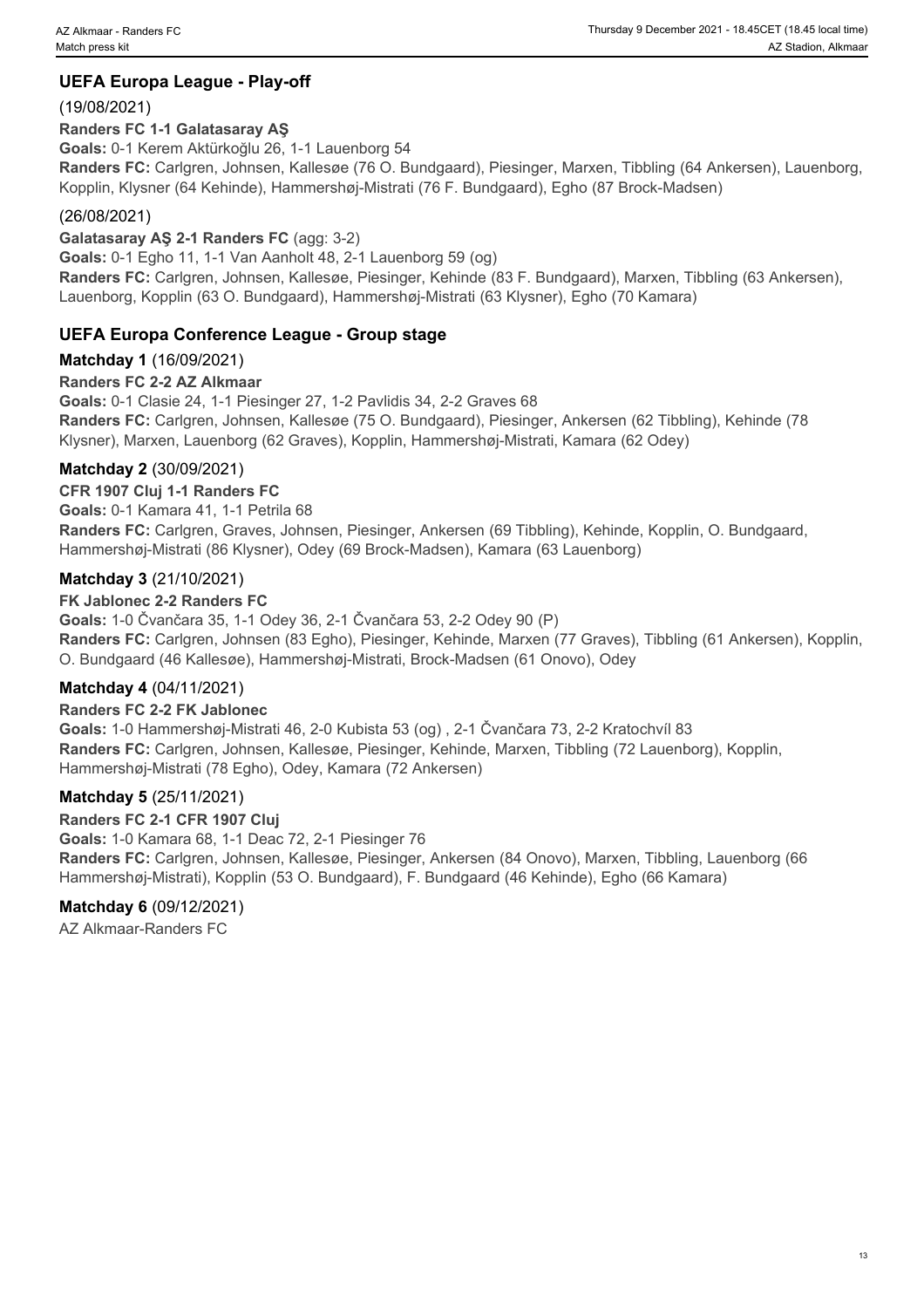# **Match officials**

| <b>Referee</b>               | Trustin Farrugia Cann (MLT)               |  |
|------------------------------|-------------------------------------------|--|
| <b>Assistant referees</b>    | Luke Portelli (MLT), Duncan Sultana (MLT) |  |
| <b>Fourth official</b>       | Ishmael Barbara (MLT)                     |  |
| <b>UEFA Delegate</b>         | Jan Korinek (CZE)                         |  |
| <b>UEFA Referee observer</b> | Georgi Yordanov (BUL)                     |  |
|                              |                                           |  |

### **Referee**

| Name                  | of birth<br>Date | <b>UEFA matches</b> |
|-----------------------|------------------|---------------------|
| Trustin Farrugia Cann | 29/12/1985       | 38                  |

## **uefaeuropaconferenceleague\_matches\_involving\_teams**

No such matches refereed

### **Other matches involving teams from either of the two countries involved in this match**

| <b>Date</b> | <b>Competition</b> | <b>Stage</b><br>reached | <b>Home Away</b>                | <b>Result</b> | <b>Venue</b> |
|-------------|--------------------|-------------------------|---------------------------------|---------------|--------------|
| 27/11/2018  | <b>UYL</b>         | GS                      | AEK Athens FC AFC Ajax          | 1-8           | Athens       |
| 04/03/2020  | <b>UYL</b>         | R <sub>2</sub>          | FK Crvena zvezda FC Midtjylland | $0 - 3$       | Belgrade     |